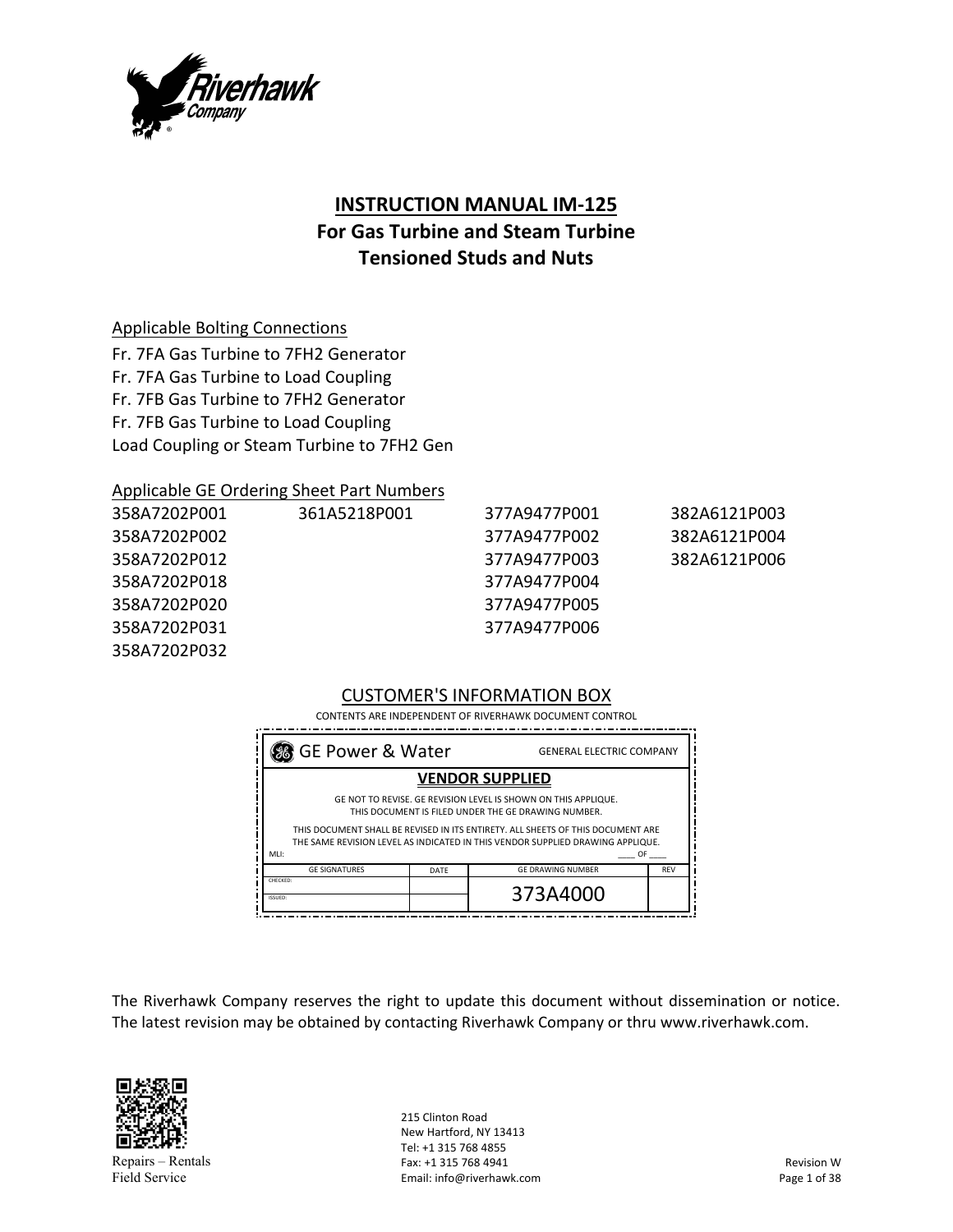## **Table of Contents**

| Section     | Description                                      | Page Number |
|-------------|--------------------------------------------------|-------------|
| 1.0         | <b>Cautions and Safety Warnings</b>              | 3           |
| 2.0         | Scope and GE Part Number Cross-Reference         | 4           |
| 3.0         | <b>Quick Checklist</b>                           | 6           |
| 4.0         | <b>General Preparations</b>                      | 9           |
| 5.0         | Hardware Set Preparations                        | 11          |
| 6.0         | <b>Stud and Nut Assembly</b>                     | 14          |
| 7.0         | <b>Hydraulic Tensioner Equipment Assembly</b>    | 17          |
| 8.0         | Assembly of Tensioner on Stud                    | 20          |
| 9.0         | <b>Stud Tensioning</b>                           | 23          |
| 10.0        | <b>Thread Locking</b>                            | 25          |
| 11.0        | <b>Stud and Nut Removal</b>                      | 26          |
| 12.0        | Storage Instructions                             | 30          |
| 13.0        | <b>Frequently Asked Questions</b>                | 31          |
| 14.0        | <b>Revision History</b>                          | 33          |
| Appendix A1 | <b>EC Declaration of Conformity</b>              | 35          |
| Appendix A2 | <b>UKCA Declaration of Conformity</b>            | 36          |
| Appendix B1 | 18-Bolt Tensioning Pattern (GT-LC) Record Sheet  | 37          |
| Appendix B2 | 16-Bolt Tensioning Pattern (LC-GEN) Record Sheet | 38          |



215 Clinton Road New Hartford, NY 13413 Tel: +1 315 768 4855 Fax: +1 315 768 4941 Email: info@riverhawk.com j

 ${\bf \ddot{j}}$ 

CUSTOMER'S INFORMATION BOX CONTENTS ARE INDEPENDENT OF RIVERHAWK DOCUMENT CONTROL ---------------------------<br>DRAWING NUMBER REV

| <b>GE DRAWING NUMBER</b> | <b>REV</b> |  |
|--------------------------|------------|--|
|                          |            |  |
|                          |            |  |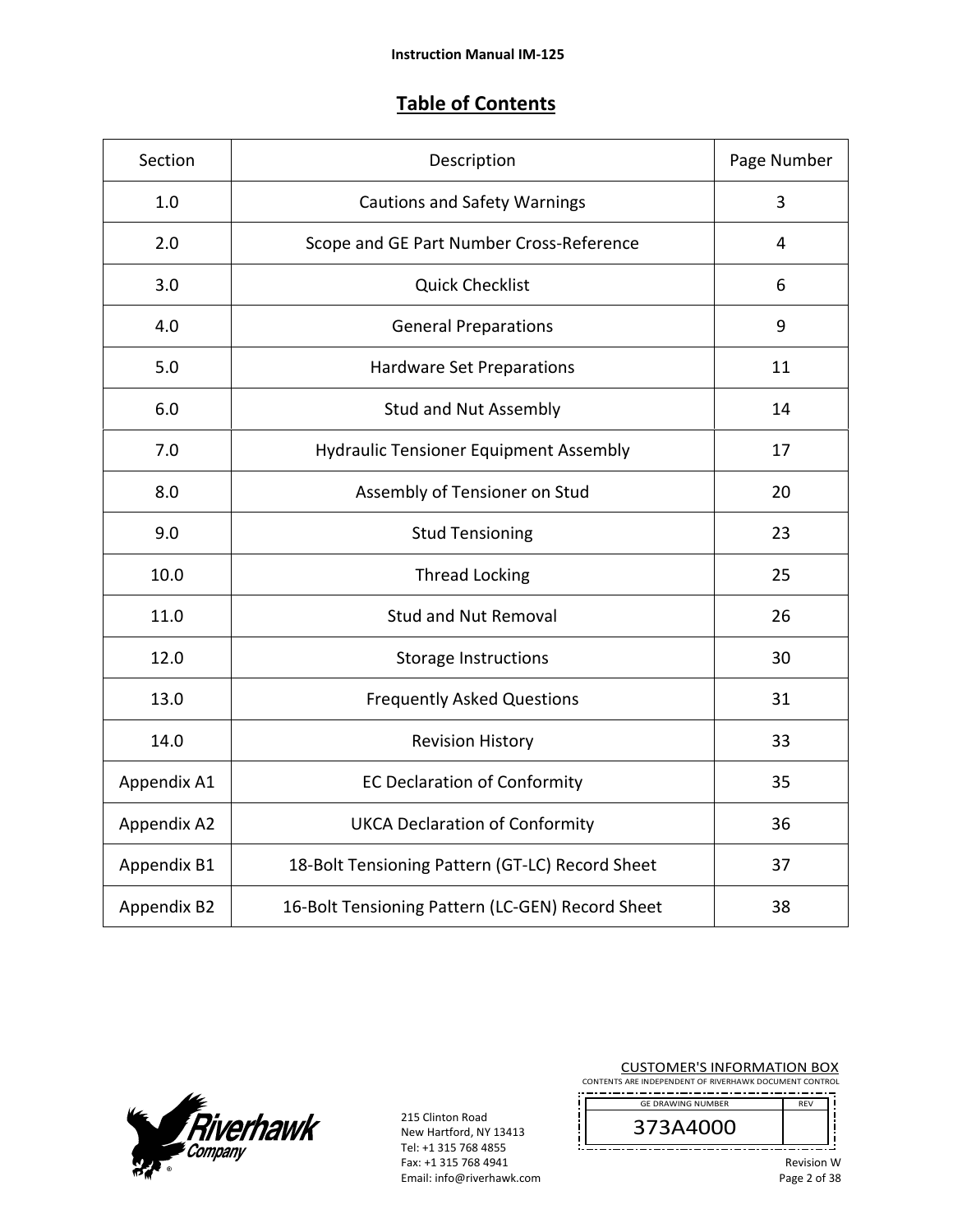#### **1.0 Cautions and Safety Warnings**

#### **WARNING**

**Improper tool use and the failure to follow the correct procedures are the primary root causes of tool failures and personal injuries. A lack of training or experience can lead to incorrect hardware installation or incorrect tool use. Only trained operators with careful, deliberate actions should use hydraulic tensioners. Contact Riverhawk Company with any training needs.** 

## **WARNING**

Risk of high pressure hydraulic fluid injection. Riverhawk tools operate under high pressure. Thoroughly inspect all hoses and connections for damage prior to using this equipment.

#### **CAUTION**

Personal injury and equipment damage can occur if the proper health and safety codes and procedures are not followed. Contact the site's health and safety office to determine all applicable safety rules and regulations.

#### **WARNING**

The proper personal protective equipment must be worn at all times. Riverhawk recommends at a minimum, safety glasses, long sleeve shirt, hard hat, heavy work gloves, and steel toe shoes.

#### **CAUTION**

It is especially important to check the condition of the conical thread used to tension the stud. Thread damage from previous abuse can lead to failure of the stud or tensioning equipment

#### **CAUTION**

Riverhawk recommends that the tensioner should be returned to Riverhawk for periodic inspections. Replacement of obsolete tensioners is recommended. Functional upgrades are also recommended. The Riverhawk Service Returns Coordinator should be notified 3‐6 months prior to a planned outage to schedule an inspection service.

#### **WARNING**

A damaged burst disc must be replaced with a with a burst disc of the same design and pressure rating. Do not substitute a damaged burst disc with a different disc type, a different pressure rating, or a foreign object.

#### **WARNING**

To avoid failure, ensure safety, and proper operation, the tensioner assembly must be installed on a stud in the flange before bleeding and pressurizing the tensioner. Do not use the tensioner at any pressure unless the tool is installed on a stud in a flange.



215 Clinton Road New Hartford, NY 13413 Tel: +1 315 768 4855 Fax: +1 315 768 4941 Email: info@riverhawk.com

| <b>GE DRAWING NUMBER</b> | <b>RFV</b> |
|--------------------------|------------|
| 373A4000                 |            |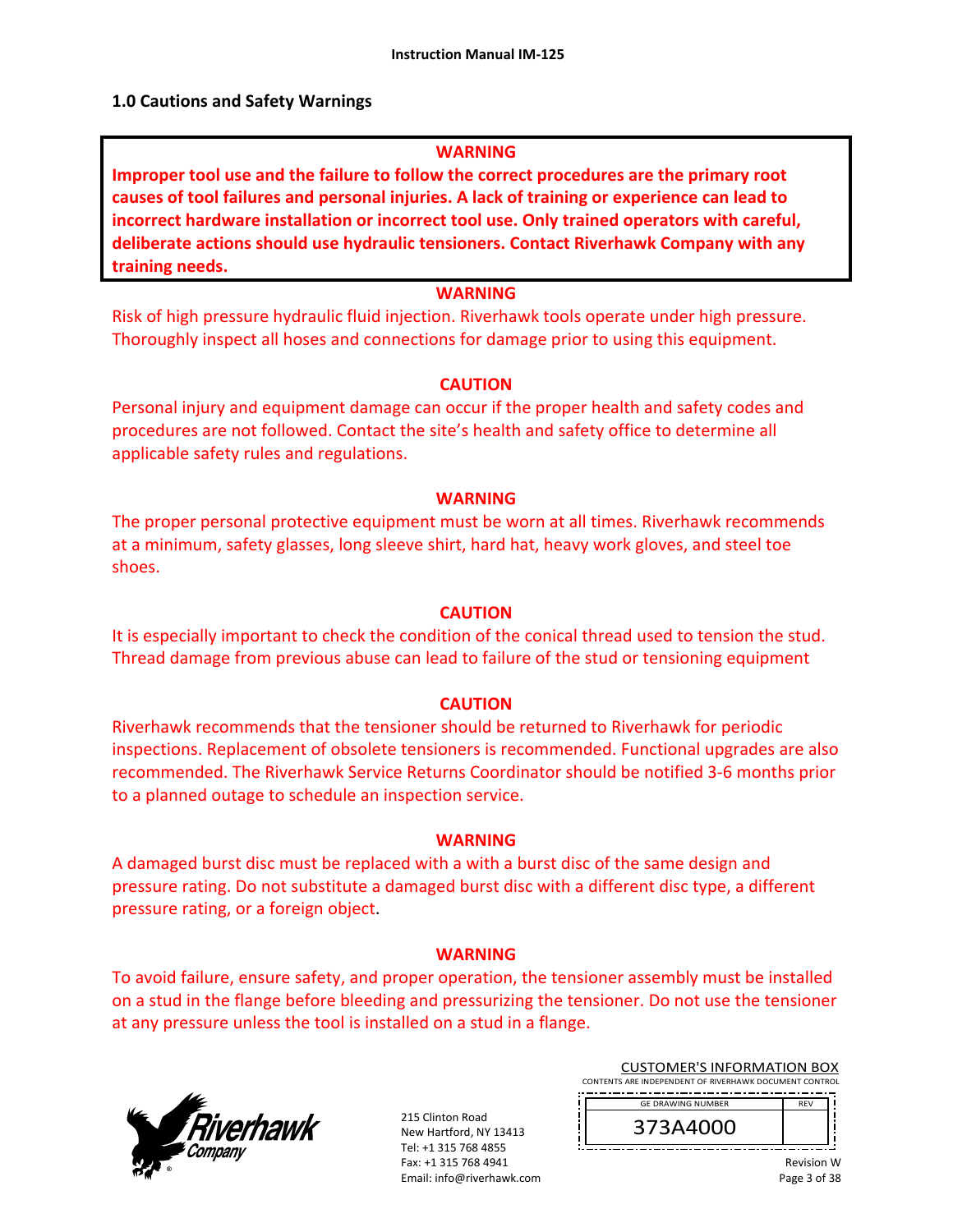#### **CAUTION**

Do not over extend the tensioner. Over extension can cause the piston to lose its seal and leak oil.

### **CAUTION**

Personal injury and equipment damage can occur if the puller screw is not securely engaged with the tapered threads of the stud. Proper engagement is achieved when the puller screw is tight in the stud and the tensioner assembly is free to turn.

#### **WARNING**

The safety cage must be in place at all times. When the tensioner is pressurized hands must be kept out of designated areas to avoid any potential for personal injury.

#### **CAUTION**

Before threading the puller screw into the stud, carefully check the cleanliness of both the stud's and the puller screw's conical threads. Apply a light coat of clean turbine oil or a spray lubricant to the puller screw. This procedure will ease assembly and assure positive mating of the threads before tightening. Do not use "Never Seize" on the conical threads.

#### **CAUTION**

Do not tighten the nut while the tool is coming up to pressure; wait until pressure is achieved before attempting to tighten the nut with the spanner ring. If the tool is not properly installed, the tool could jump off the stud while coming up to pressure.

## **CAUTION**

Do not exceed the maximum pressure marked on the tensioner. Excessive pressure can damage the stud and puller screw.

## **WARNING**

**FIRE HAZARD:** DO NOT heat when puller assembly is in place. Personal injury or equipment damage may occur. Use of an Oxy‐Acetylene torch is not recommended

## **2.0 Scope**

This document describes the procedure to be used to install the stud and nut sets supplied by the Riverhawk Company in the flanges at the Turbine/Coupling, Coupling/Generator, and Steam Turbine/Generator connections.

The various frame configurations covered in this manual are listed in Sections 2.1 through 2.6 with differences as related to connective hardware defined. Listed also are the pertinent



215 Clinton Road New Hartford, NY 13413 Tel: +1 315 768 4855 Fax: +1 315 768 4941 Email: info@riverhawk.com

| <b>CUSTOMER'S INFORMATION BOX</b>                      |
|--------------------------------------------------------|
| CONTENTS ARE INDEPENDENT OF RIVERHAWK DOCUMENT CONTROL |
| ------                                                 |

| <b>GE DRAWING NUMBER</b> |  |
|--------------------------|--|
| 373A4000                 |  |
|                          |  |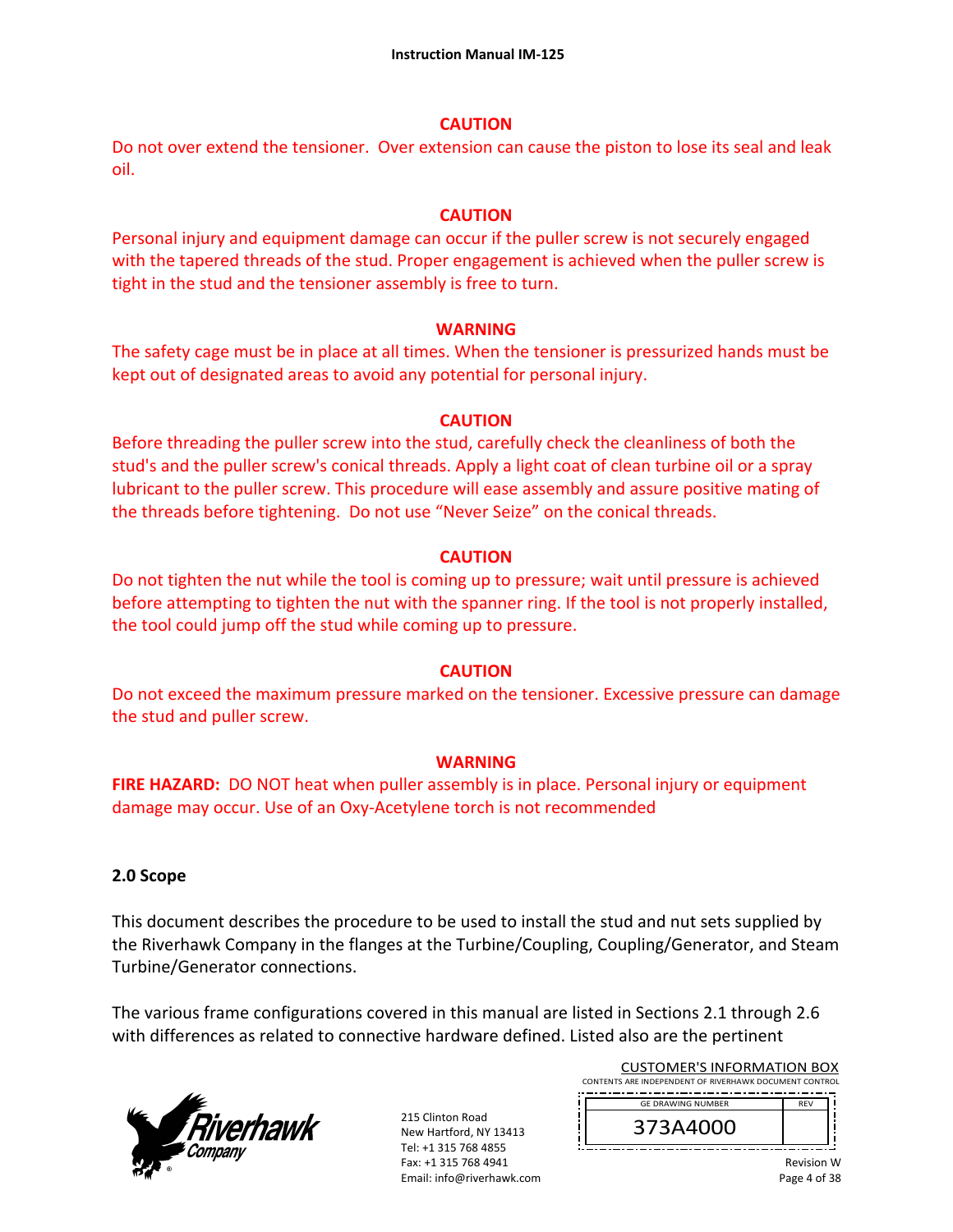hardware drawings (HF-xxxx). These drawings as well as tooling drawings (HT-xxxx) form part of this manual.

## **2.1 Frame 7FA Gas Turbine to 7FH2 Generator**

| GE PART NUMBER  | <b>RIVERHAWK P/N</b> | <b>GE VENDOC P/N</b> |
|-----------------|----------------------|----------------------|
| GE 358A7202P001 | HF-0771              | GE 359B2514          |
| GE 358A7202P002 | HF-0771              | GE 359B2514          |
| GE 358A7202P012 | HF-0771              | GE 359B2514          |

The hydraulic tool used for installation and removal is Riverhawk HT‐0342.

These hardware drawings depict the complete stud and nut package for the Gas Turbine to Load Coupling (2‐1/4" size, Qty 18) as well as the Load Coupling to Generator (2‐3/4" size, Qty 16).

## **2.2 Frame 7FA Gas Turbine to Load Coupling**

| GE PART NUMBER  | RIVERHAWK P/N | GE VENDOC P/N |
|-----------------|---------------|---------------|
| GE 358A7202P031 | HF-2447       | l GE 359B2539 |
| GE 358A7202P032 | HF-2447       | l GE 359B2539 |
| GE 361A5218P001 | HF-2447       | GE 359B2539   |

The hydraulic tool used for installation and removal is Riverhawk HT‐0342.

These hardware drawings depict the complete stud and nut package for the Gas Turbine to Load Coupling (2-1/4" size, Qty 18).

## **2.3 Frame 7FB Gas Turbine to 7FH2 Generator**

| ' GE PART NUMBER | RIVERHAWK P/N | <b>GE VENDOC P/N</b> |
|------------------|---------------|----------------------|
| GE 377A9477P001  | HF-0771       | GE 359B2514          |
| GE 377A9477P002  | HF-0771       | GE 359B2514          |

The hydraulic tool used for installation and removal is Riverhawk HT‐0342.

These hardware drawings depict the complete stud and nut package for the Gas Turbine to Load Coupling (2‐1/4" size, Qty 18) as well as the Load Coupling to Generator (2‐3/4" size, Qty 16).



215 Clinton Road New Hartford, NY 13413 Tel: +1 315 768 4855 Fax: +1 315 768 4941 Email: info@riverhawk.com

| <b>CUSTOMER'S INFORMATION BOX</b>                      |
|--------------------------------------------------------|
| CONTENTS ARE INDEPENDENT OF RIVERHAWK DOCUMENT CONTROL |
|                                                        |

| <b>GE DRAWING NUMBER</b> | <b>RFV</b> |
|--------------------------|------------|
| 173A4000                 |            |
|                          |            |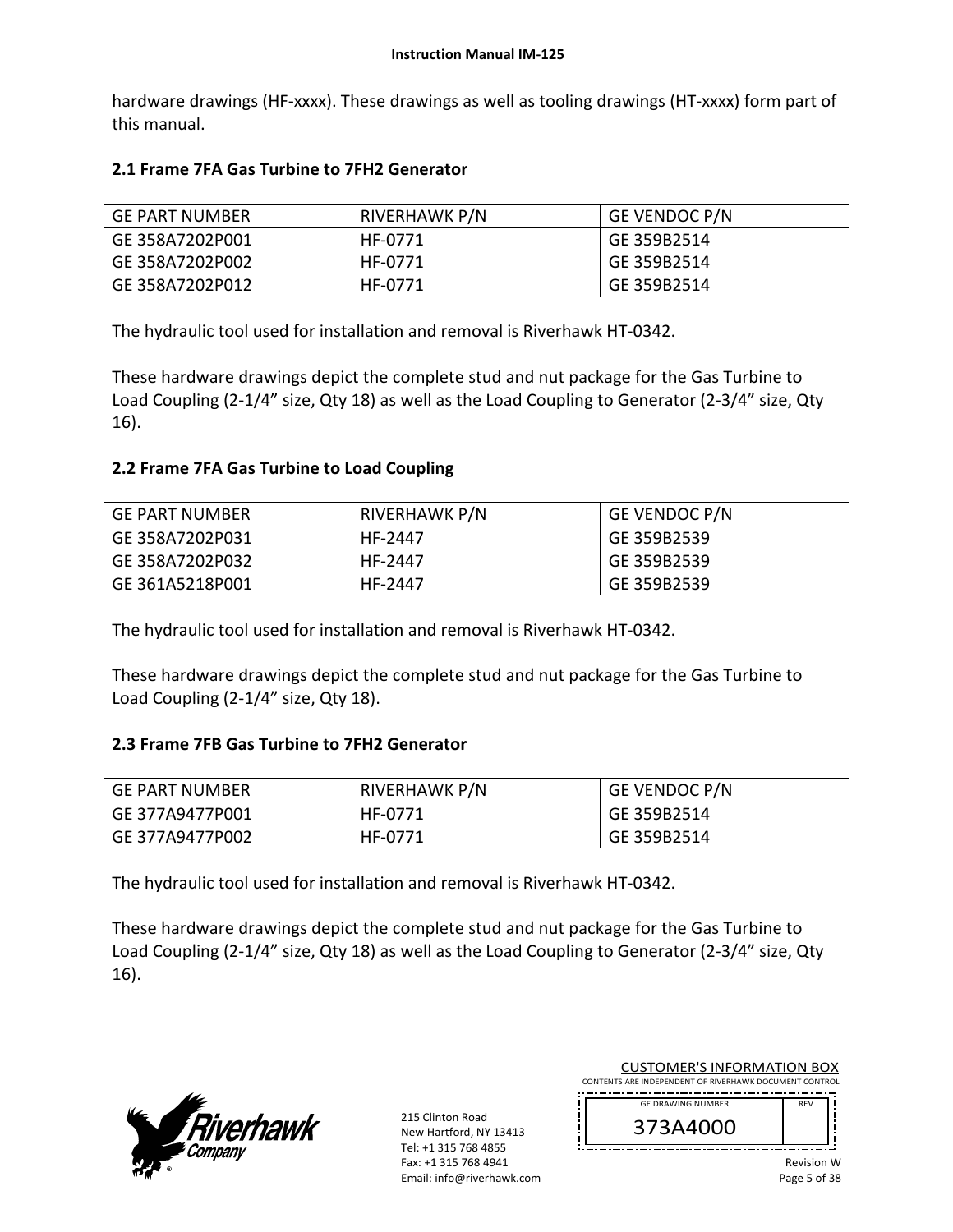## **2.4 Frame 7FB Gas Turbine to Load Coupling**

| GE PART NUMBER  | <b>RIVERHAWK P/N</b> | : VENDOC P/N<br>GE ' |
|-----------------|----------------------|----------------------|
| GE 377A9477P006 | HF-.<br>2447         | GE 359B239           |

The hydraulic tool used for installation and removal is Riverhawk HT‐0342.

These hardware drawings depict the complete stud and nut package for the Gas Turbine to Load.

## **2.5 Load Coupling or Steam Turbine to 7FH2 Generator**

| <b>GE PART NUMBER</b> | <b>RIVERHAWK P/N</b> | GE VENDOC P/N |
|-----------------------|----------------------|---------------|
| GE 358A7202P018       | HF-0803              | GE 359B2520   |
| GE 382A6121P003       | HF-0803              | GE 359B2520   |
| GE 382A6132P004       | HF-0803              | GE 359B2520   |
| GE 377A9477P003       | HF-0803              | GE 359B2520   |
| GE 377A9477P005       | HF-0803              | GE 359B2520   |

The hydraulic tool used for installation and removal is Riverhawk HT‐0342.

These hardware drawings depict the complete stud and nut package for the Load Coupling or Steam Turbine to Generator (2‐3/4" size, Qty 16).

## **2.6 Hydraulic Tooling**

| GE PART NUMBER  | RIVERHAWK P/N | GE VENDOC P/N |
|-----------------|---------------|---------------|
| GE 358A7202P020 | HT-0342       | GE 359B2500   |
| GE 382A6121P006 | HT-0342       | GE 359B2500   |
| GE 377A9477P004 | HT-0342       | GE 359B2500   |

## **3.0 Quick Checklist**

The following checklist is intended as a summary of the steps needed to use the Riverhawk‐ supplied equipment. New personnel or those experienced personnel who have not used the Riverhawk equipment recently are encouraged to read the entire manual.

## **EQUIPMENT INSPECTION**

 $\Box$  Check oil level in hydraulic pump.



215 Clinton Road New Hartford, NY 13413 Tel: +1 315 768 4855 Fax: +1 315 768 4941 Email: info@riverhawk.com

| <b>GF DRAWING NUMBER</b> | <b>RFV</b> |
|--------------------------|------------|
| 373A4000                 |            |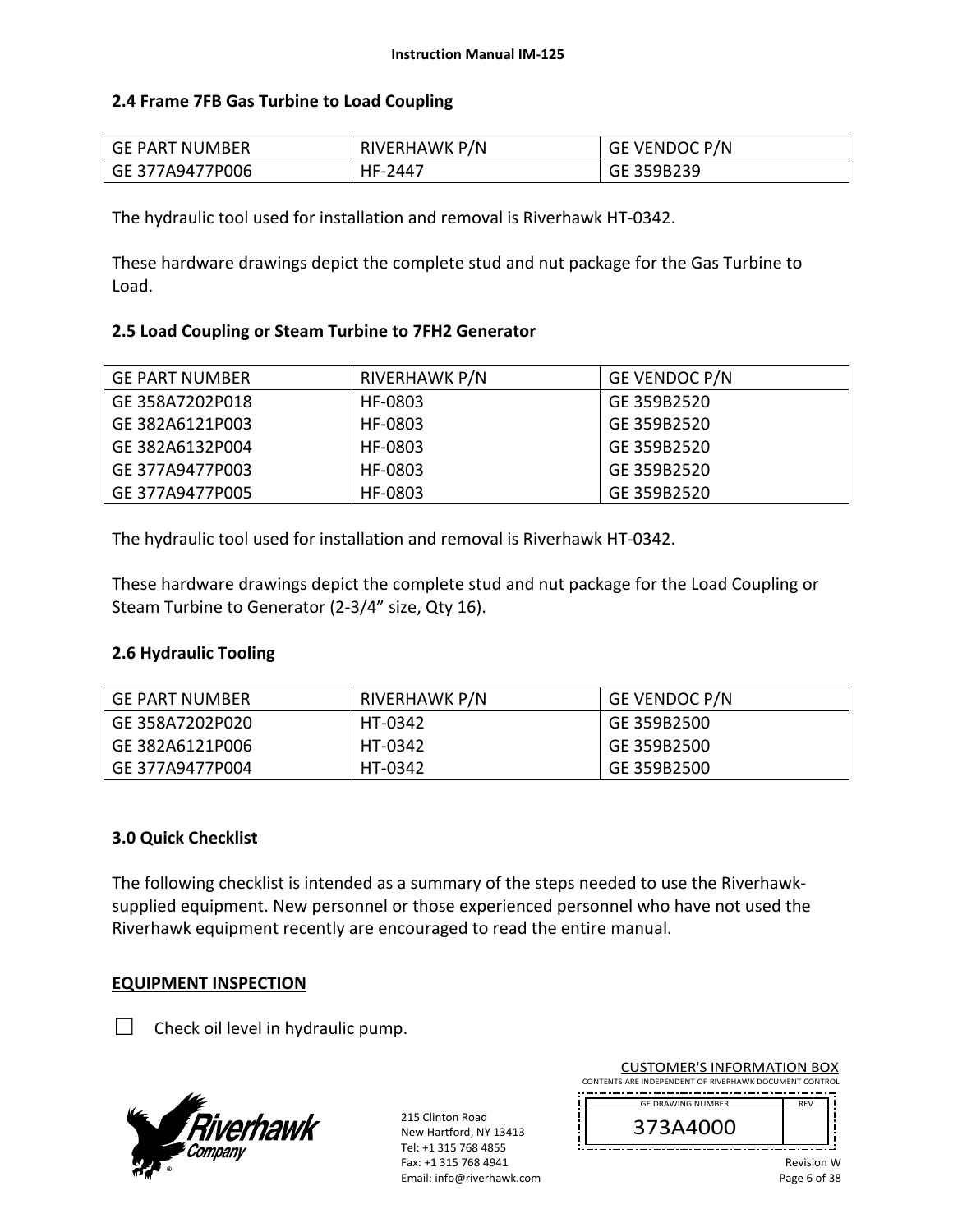- $\Box$  Check air pressure at 80psi [5.5 bar] minimum. (For air-driven pumps)
- $\Box$  Check hydraulic hose for damage.
- $\Box$  Test pump.
- $\Box$  nspect tensioner for any damage.

#### **NUT AND STUD PREPARATION**

- $\Box$  Inspect studs and nuts for any damage.
- $\Box$  Clean the studs and nuts.
- $\Box$  Measure stud lengths. (VERY IMPORTANT)
- $\Box$  Install studs and nuts into the flange.
- $\Box$  Set stick-out dimension on the coupling side of the flange.
- $\Box$  Hand tighten nuts on turbine / generator side of flange.
- □ Verify stick‐out measurement **(VERY IMPORTANT)**

## **TENSIONING (Bolt Installation)**

- $\Box$  Check tensioner drawing for correct parts and part numbers.
- □ Apply a light coat of clean turbine oil or spray lubricant to the puller screw. **DO NOT USE "NEVER SEIZE" ON THE CONICAL THREADS.**
- $\Box$  Slide spanner ring over the puller screw.
- $\Box$  Install the tensioner on the stud in flange and slide spanner ring onto nut.
- $\Box$  Insert 1/2" hex Allen wrench into the back side of the stud.



215 Clinton Road New Hartford, NY 13413 Tel: +1 315 768 4855 Fax: +1 315 768 4941 Email: info@riverhawk.com

| <b>GE DRAWING NUMBER</b> | <b>REV</b> |
|--------------------------|------------|
| 373A4000                 |            |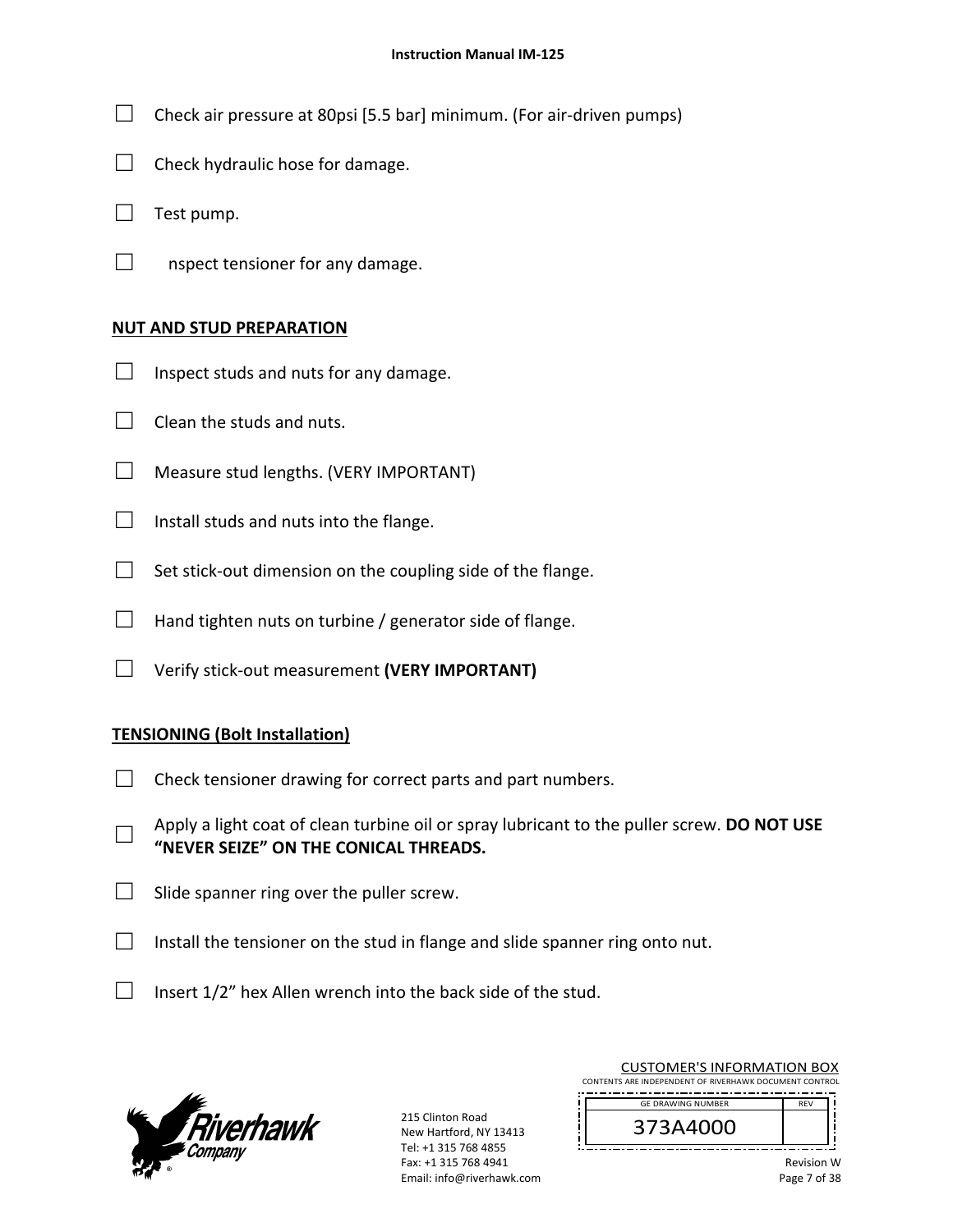- $\Box$  Tighten the puller screw. Then back off puller screw 1/2 a turn.
- □ Retighten the puller screw and leave tight. **DO NOT BACK OFF PULLER SCREW.**
- □ Bleed the tensioner. **Do NOT bleed tensioner off of a stud! Damage to the tool will result!**
- $\Box$  Tension to 50%. Consult manual for correct pressure.
- $\Box$  Use the pin wrench in spanner ring to tighten nut.
- $\Box$  Release pressure, move to next stud in pattern.
- $\Box$  Repeat above steps at final pressure.
- $\Box$  Measure final stud length and record on stretch datasheets. Calculate stretch.
- $\Box$  Torque the nuts' set screws.

## **DETENSIONING (Stud Removal)**

- □ Loosen nuts' set screws
- □ from the threads! See instruction manual IM-220. **Do not try to use the tensioner to** Inspect and clean studs' conical threads. **Do not continue until ALL debris is removed remove a damaged stud!**
- □ Apply a light coat of clean turbine oil or spray lubricant to the puller screw. **DO NOT USE "NEVER SEIZE" ON THE CONICAL THREADS.**
- $\Box$  Slide spanner ring over the puller screw.
- $\Box$  Install the tensioner on the stud.
- $\Box$  Install spanner ring into nut.
- $\Box$  Tighten the puller screw. Then back off puller screw 1/2 a turn.



215 Clinton Road New Hartford, NY 13413 Tel: +1 315 768 4855 Fax: +1 315 768 4941 Email: info@riverhawk.com CUSTOMER'S INFORMATION BOX

| <b>GF DRAWING NUMBER</b> | <b>RFV</b> |
|--------------------------|------------|
| 373A4000                 |            |
|                          |            |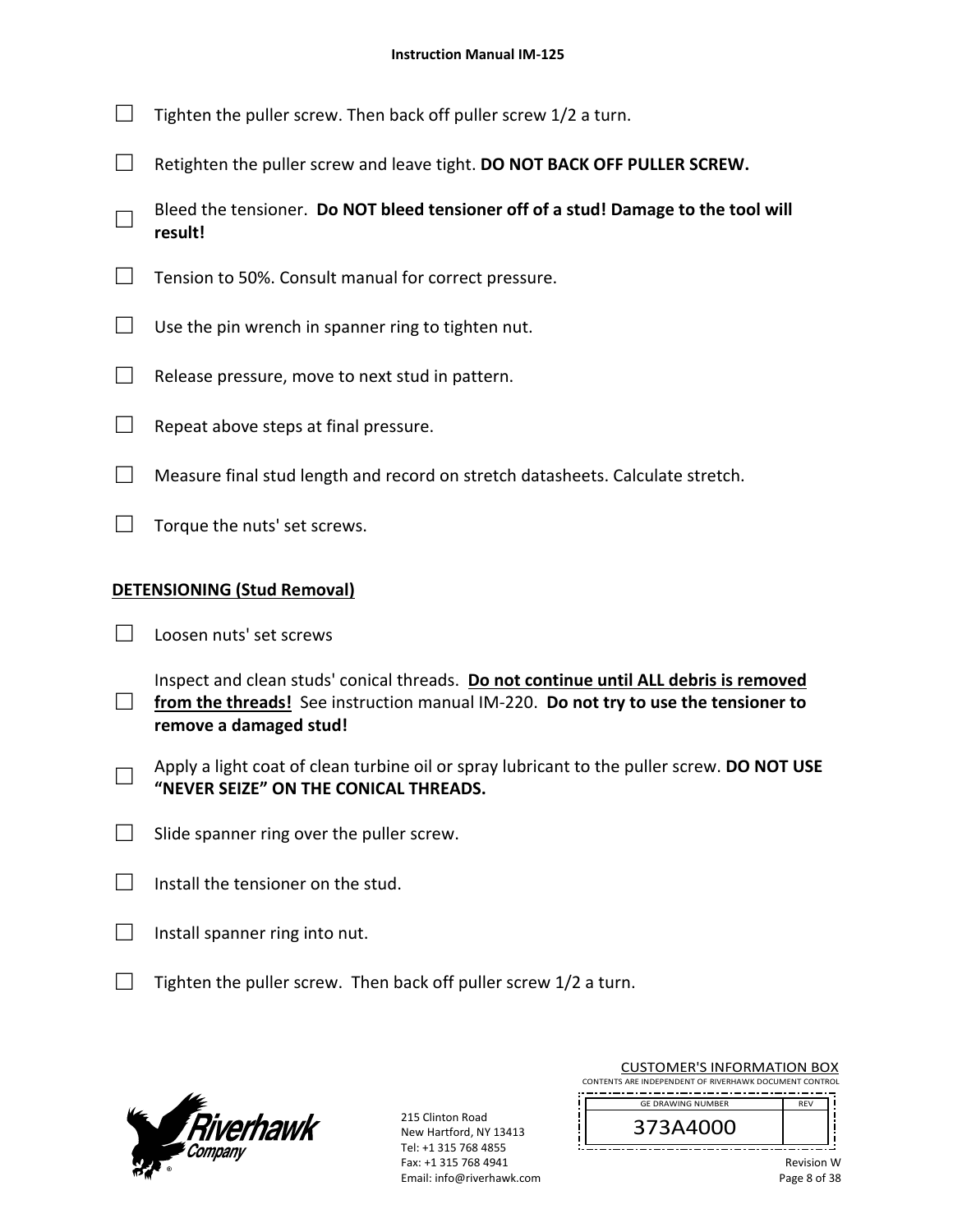□ Retighten the puller screw and leave tight. **DO NOT BACK OFF PULLER SCREW.**

- □ Bleed the tensioner. **Do NOT bleed tensioner off of a stud! Damage to the tool will result!**
- Apply final pressure.
- $\Box$  Loosen nut with the spanner ring and pin wrench.
- $\Box$  Move to next stud in pattern

## **4.0 General Preparations**

Read and understand all instructions before installing and tensioning studs.

Operators should be trained or have previous experience using Riverhawk tensioning equipment. Training will minimize the chance of improper use of the equipment.

The hydraulic tooling including the hydraulic hoses should be inspected prior to use. Inspection guidelines are listed in the following sub‐sections.

This equipment produces very high hydraulic pressures and very high forces. Operators must exercise caution and wear the appropriate personal protective equipment when handling and operating the hydraulic tooling.

High-pressure oil from the hydraulic pump pressurizes the tensioner which generates a very large force that actually stretches the stud. As the stud is stretched the nut lifts off the flange. The nut is then turned by hand using the supplied spanner ring. Once the nut is tight against the flange, the pressure in the tensioner is released. The hardware is now clamping the flange together.

## **4.1 Machine Preparation**

The flange to be tensioned must be fully closed prior to positioning of studs in the flanges. Turning the turbine and generator shafts is not required, but may be useful. Also, it will be advantageous to remove as many obstructions as possible from the flange area, such as speed probes, shipping plates, and conduit.



215 Clinton Road New Hartford, NY 13413 Tel: +1 315 768 4855 Fax: +1 315 768 4941 Email: info@riverhawk.com

| <b>GF DRAWING NUMBER</b> | <b>RFV</b> |
|--------------------------|------------|
| 373A4000                 |            |
|                          |            |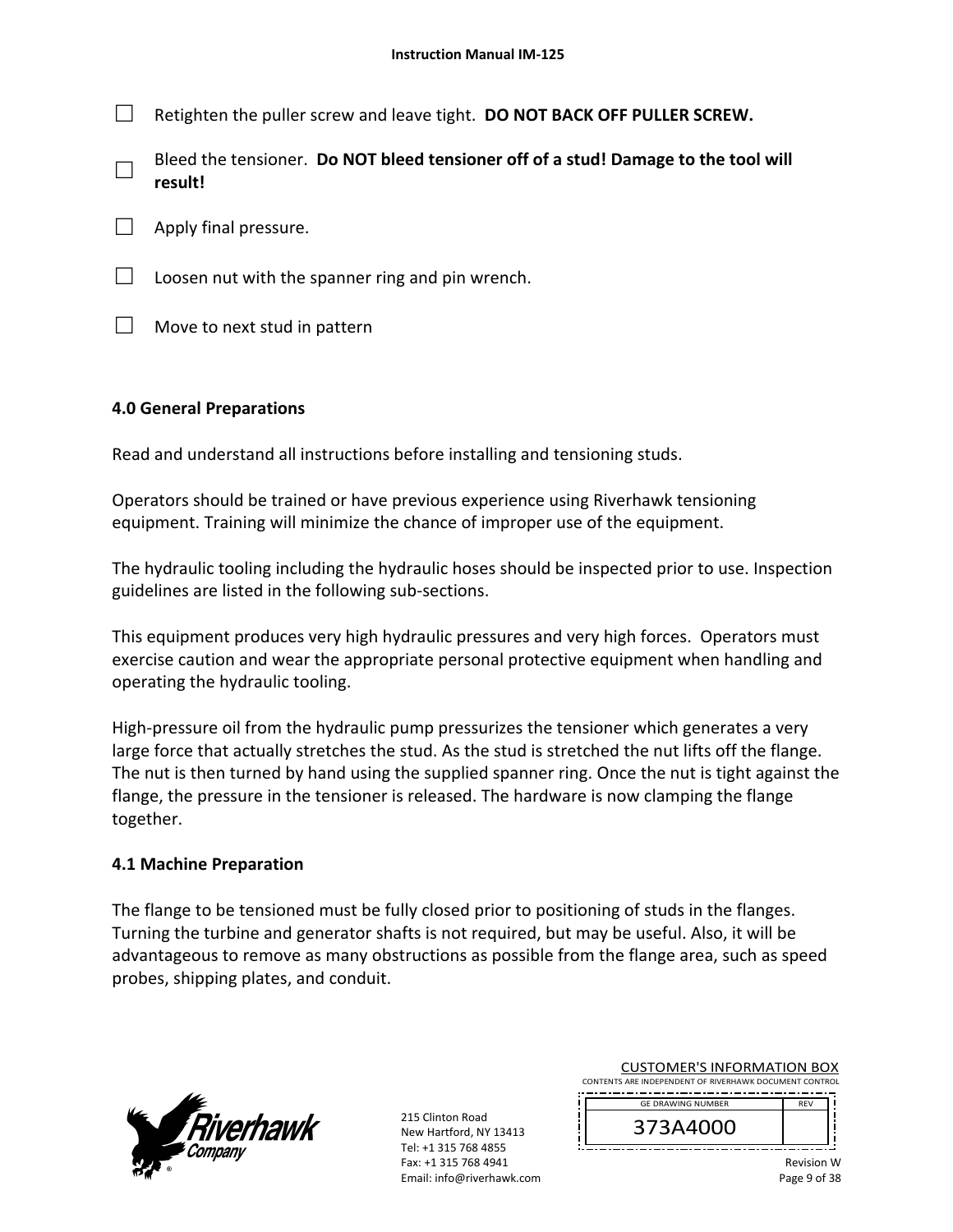## **4.2 Hardware – Balance**

Hardware is supplied as weight balanced sets. Studs and Nuts are interchangeable within sets. Do not intermix sets.

Save the weight certification supplied with each set. It will be needed for the purchase of replacement hardware.

### **4.3 Tensioner – Care and Handling**

When not in use, the tensioner shall be maintained in a clean environment and all caps and plugs for hydraulic openings and fittings must be in place.

Use ISO 32 grade oil.

When in use, the tensioner shall be protected from sand and grit.

See section 12 for long term storage requirements.

#### **4.4 Hand Tools**

Several hand wrenches and micrometers will be required to perform installation and measurement of the studs:

| 5/8" wrench | A set of Allen Wrenches | 9" to 10" micrometer  |
|-------------|-------------------------|-----------------------|
| 1" wrench   | 3' – 4' Breaker Bar     | 10" to 11" micrometer |

## **4.5 Special Tools**

Hydraulic Tensioner Kit: HT‐0342 Hydraulic Tensioner (reference GE VENDOC 359B2500)

Obsolete Hydraulic Tensioner Kits: HT‐0835 Hydraulic Tensioner

(**OBSOLETE**, replaced by HT‐0342)

Hydraulic Pump Kit: 
and the M-0532 Air-Operated Hydraulic Pump (recommended) (reference GE VENDOC 359B2502)



215 Clinton Road New Hartford, NY 13413 Tel: +1 315 768 4855 Fax: +1 315 768 4941 Email: info@riverhawk.com

| <b>GF DRAWING NUMBER</b> | <b>RFV</b> |
|--------------------------|------------|
| 373A4000                 |            |
|                          |            |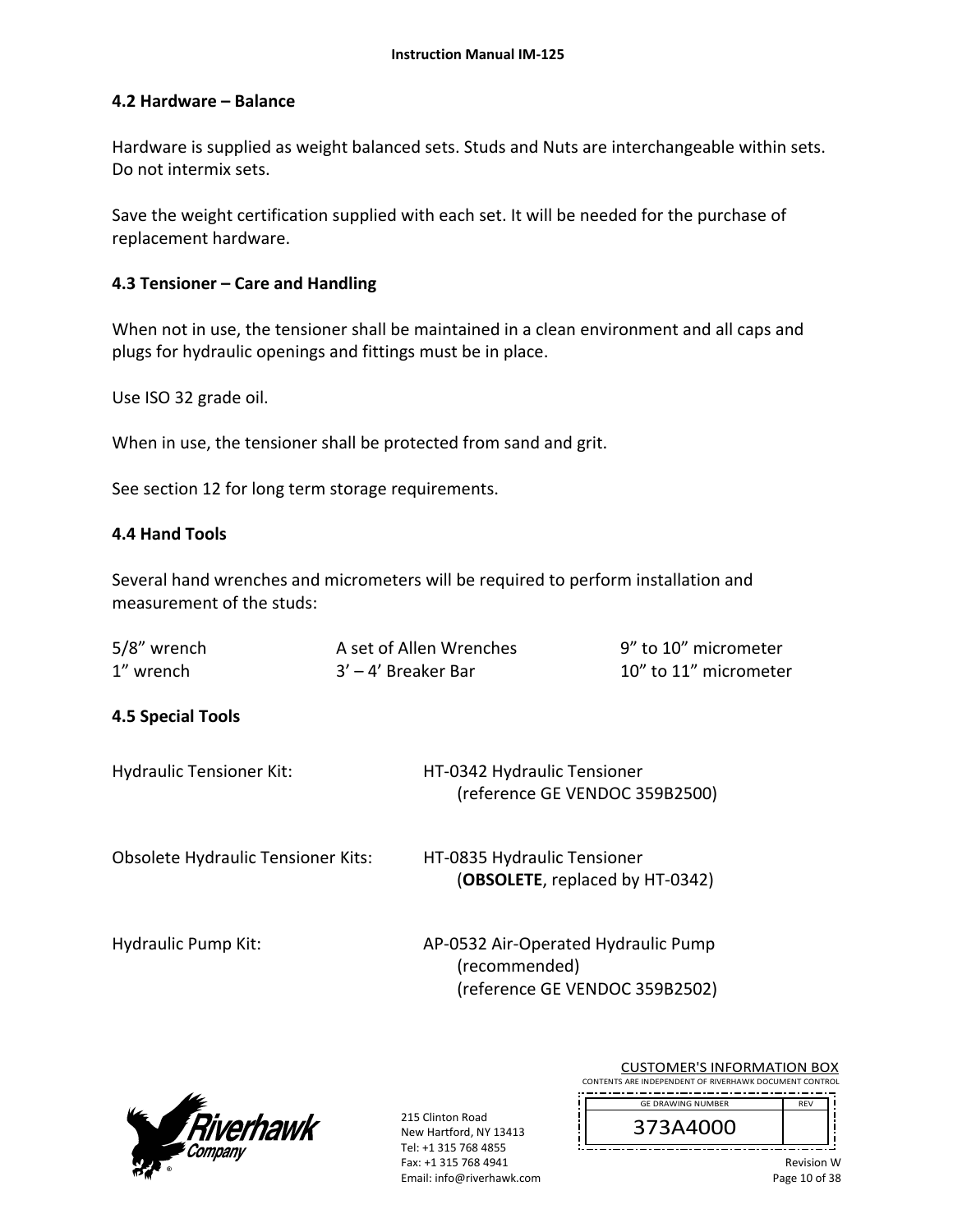MP‐0130 Manual Hand‐Operated Hydraulic Pump (reference GE VENDOC 359B2506)

## **CAUTION**

**Riverhawk recommends that the tensioners be returned to Riverhawk for periodic inspections. Replacement of obsolete tensioners is recommended. Functional upgrades are also recommended. The Riverhawk Service Returns Coordinator should be notified 3‐6 months prior to a planned outage to schedule an inspection service.** 

#### **5.0 Hardware Set Preparations**

#### **5.1 Nut Preparation**



#### **Picture 1. Riverhawk Locknut**

If there is any visible damage on a nut, do not use the nut and contact the Riverhawk Company for a replacement nut. Please be prepared to supply the turbine number, weight certification, and digital photographs for evaluation.

#### **5.1.1 Nut Cleaning ‐ New Installations**

For new installations, the nuts should come sealed from the factory and will need no cleaning.



215 Clinton Road New Hartford, NY 13413 Tel: +1 315 768 4855 Fax: +1 315 768 4941 Email: info@riverhawk.com

| <b>GE DRAWING NUMBER</b> | <b>REV</b> |
|--------------------------|------------|
| 373A4000                 |            |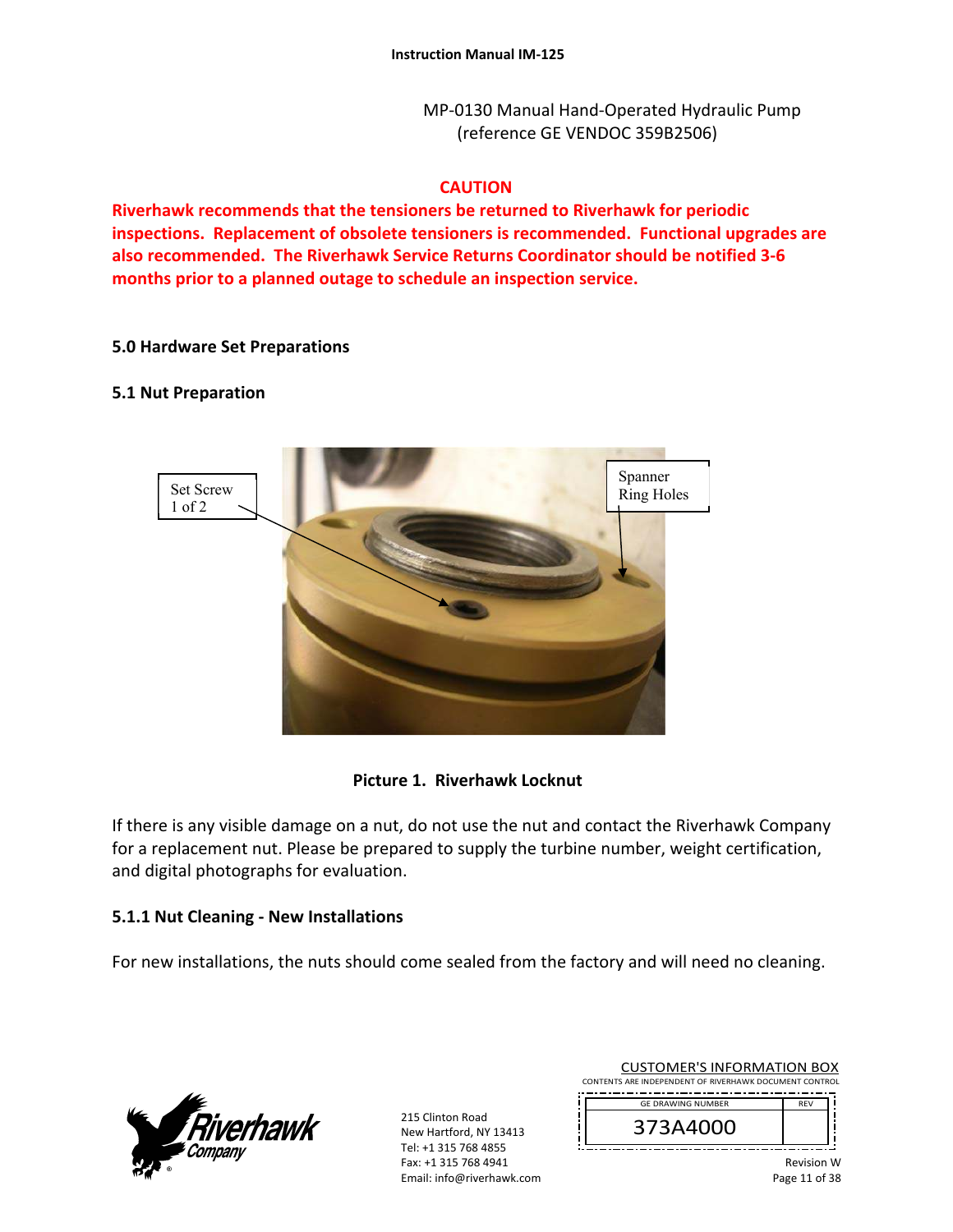## **5.1.2 Nut Cleaning ‐ Old Installations**

Previously installed nuts require cleaning as follows: Wire brush using a petroleum‐based solvent to remove any foreign material on the external surfaces and threads.

## **5.1.3 Nut Cleaning ‐ Very Old Installations**

If previous installations employed a thread-locking compound, which will be visible as a grayishgreen residue, remove as much of this compound as possible. Finish the cleaning process by rinsing in a volatile solvent such as acetone and allow to dry.

Riverhawk Company strongly recommends replacing this style of nut with the current nut with a re‐useable mechanical locking feature.

## **5.2 Stud Preparation**

Check the stud for any visible damage. If there is any visible damage, do not use the stud and contact the Riverhawk Company for a replacement stud. Please be prepared to supply the turbine number, weight certification, and digital photographs for evaluation.

## **CAUTION**

**It is especially important to check the condition of the conical thread used to tension the stud. Thread damage from previous abuse can lead to failure of the stud or tensioning equipment.**

The conical threads of each stud must be clean of grit and dirt before installation or removal. This ensures the proper seating of the puller screw.

## **5.2.1 Stud Cleaning ‐ New Installations**

For new installations, the studs should come sealed from the factory and will need no cleaning.

## **5.2.2 Stud Cleaning ‐ Old Installations**

Previously installed studs may require cleaning. Clean conical threads should have a bright and shiny appearance.

If cleaning is required, follow these steps:

1. Blow out the threads with compressed air to remove loose debris and dry conical threads. Do not apply a solvent or other cleaning solution to the threads as this may chemically attack the stud.



215 Clinton Road New Hartford, NY 13413 Tel: +1 315 768 4855 Fax: +1 315 768 4941 Email: info@riverhawk.com

| <b>GE DRAWING NUMBER</b> |  |
|--------------------------|--|
| 373A4000                 |  |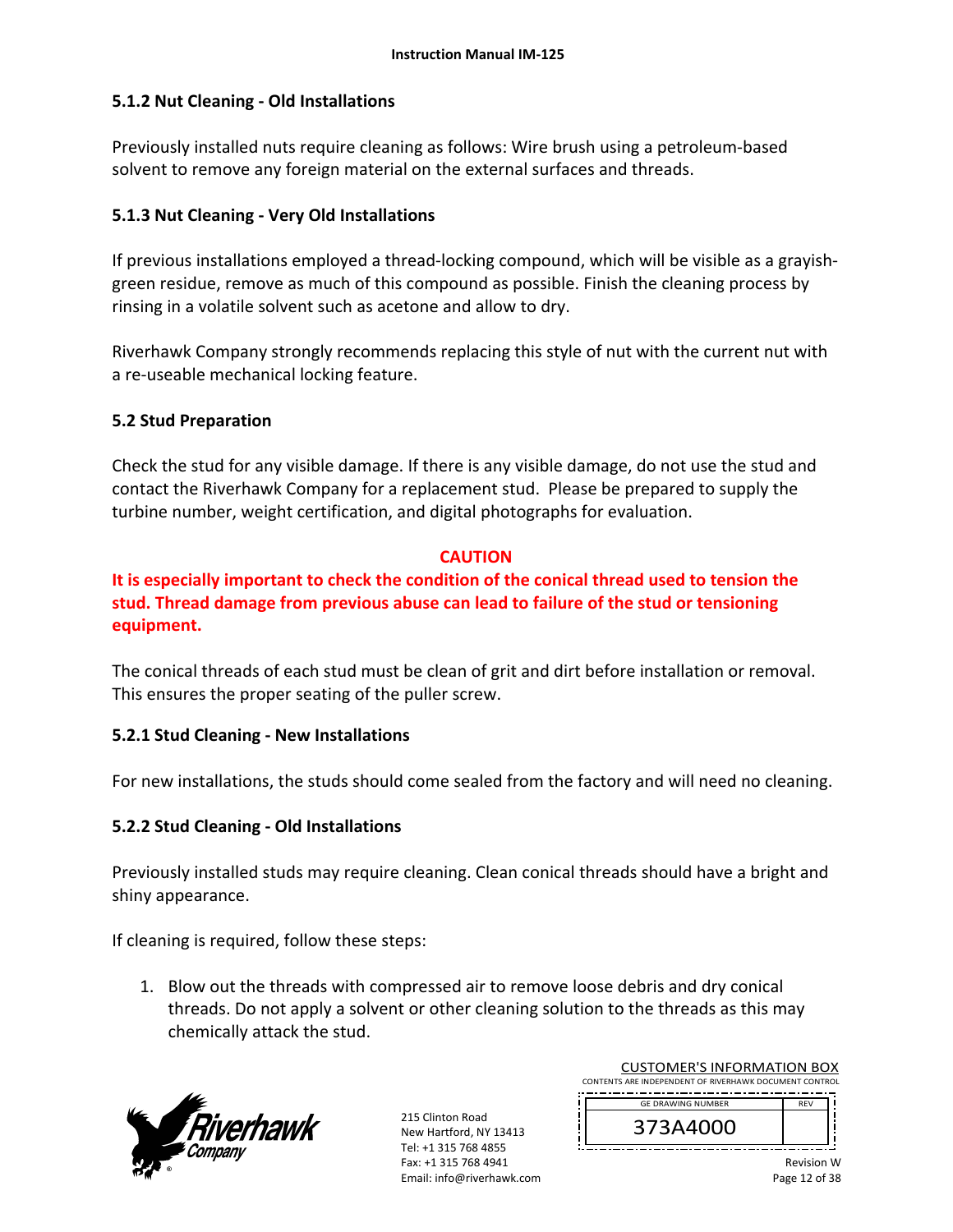2. Use Stud Cleaning Kit, GT‐4253 or a similar 1" diameter Brass power brush.



**Picture 2. Brass Power Brush** 

- 3. Insert the brush into an electric drill and set drill to run in a counterclockwise direction at high speed.
- 4. Work the drill in a circular motion while moving the brush in and out to clean all of the threads. Try not to hold the brush in one place too long, so as not to remove the stud's protective coating.
- 5. Blow out the threads with compressed air to remove loosened debris.
- 6. Visually inspect threads for cleanliness. Threads should be bright and shiny.
- 7. Repeat if any dirt can be seen in the threads.
- 8. Inspect threads for any damage that may have been caused by previous installation.
- 9. Do **not** apply thread lubricants such as "Never Seize" to the stud's threads.
- 10. Finish the cleaning process by rinsing in a volatile solvent such as acetone and allow to dry.

#### **5.2.3 Stud Cleaning ‐ Very Old Installations**

If previous installation employed a thread locking compound, which will be visible as a grayish‐ green residue, remove as much of this compound as possible from the stud's threads.

Finish the cleaning process by rinsing in a volatile solvent such as acetone and allow to dry.

## **5.3 Stud Length Measurement**

Measure and record the initial lengths of the studs. The following suggestions will improve your results.

**Plan to start and finish any flange in the same day.**



215 Clinton Road New Hartford, NY 13413 Tel: +1 315 768 4855 Fax: +1 315 768 4941 Email: info@riverhawk.com

| <b>GE DRAWING NUMBER</b> | <b>REV</b> |
|--------------------------|------------|
| 373A4000                 |            |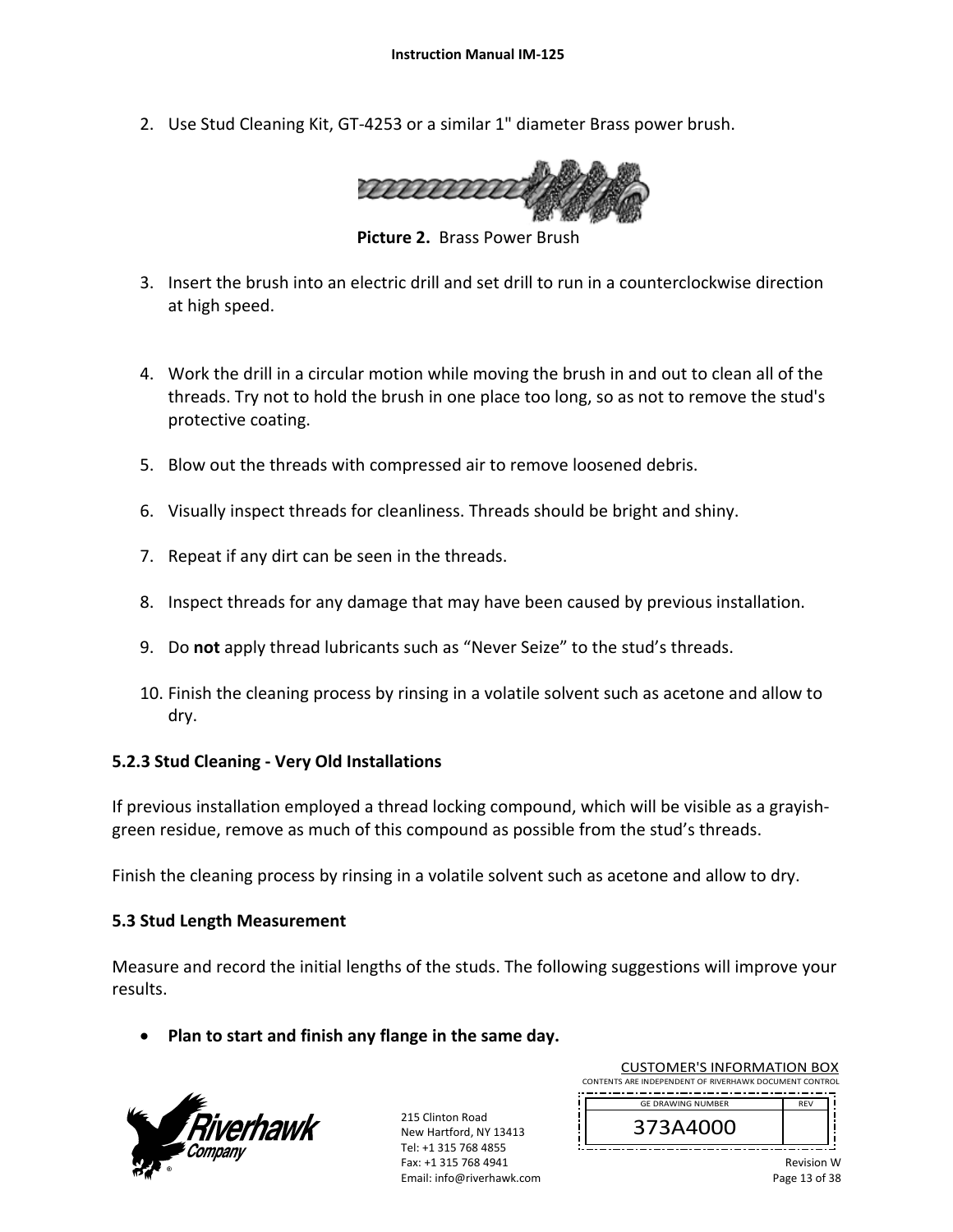- **•** Studs and flange must be at the same temperature.
- **Number each stud with a marker for later stretch measurement tracking.**
- **Mark the location of measurement on stud end with a permanent marker.**
- **Measure each stud to nearest 0.001 inch (.01 mm).**
- **Record each measurement on the supplied record sheets.**
- **Do not allow the measuring instruments to sit in the sun.**
- **The same person should make all measurements.**

### **6.0 Stud and Nut Assembly**

Refer to Hardware Set Part Number drawing listed in Section 2.0 of this manual.

Assemble the nut to the conical thread end (Tensioning End) of the stud.

Slide the assembly into the flange from the coupling side as shown in Figures 1 & 2 (on the next page) then install the other nut on the backside.

The nuts are the same on the Turbine end (2.25"). The nuts are different on the Generator end (2.75"); the shorter nut goes on the "back side" or the side closest to the Generator.



## **Figure 1 – Cutaway View of Turbine Flange and Coupling Flange Bolted Joint**



215 Clinton Road New Hartford, NY 13413 Tel: +1 315 768 4855 Fax: +1 315 768 4941 Email: info@riverhawk.com

CUSTOMER'S INFORMATION BOX CONTENTS ARE INDEPENDENT OF RIVERHAWK DOCUMENT CONTROL

| <b>GE DRAWING NUMBER</b> | FV |
|--------------------------|----|
| 3A4000'<br>э             |    |
| - - -<br>--<br>. .       |    |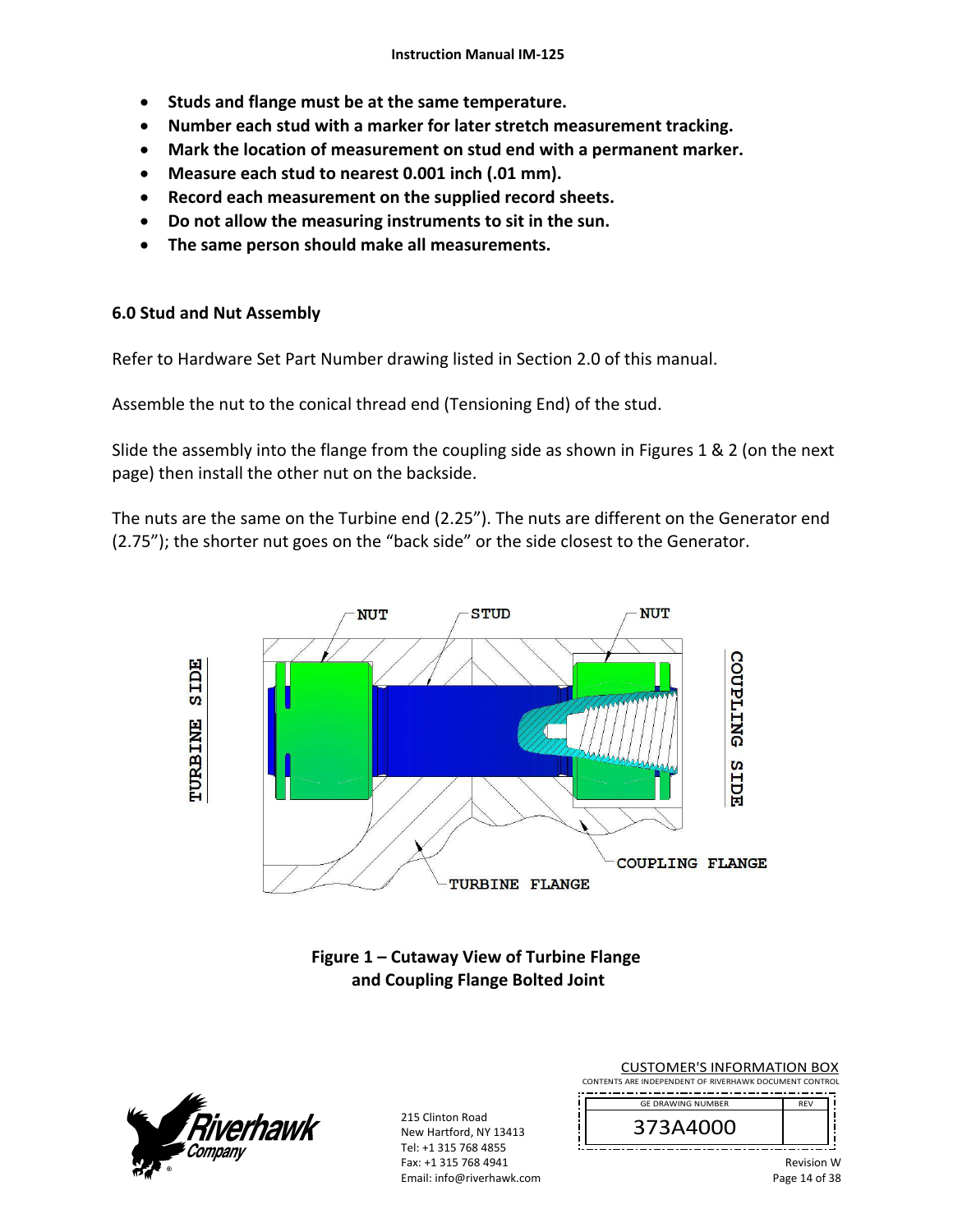

**Figure 2 – Cutaway View of Generator Flange and Coupling Flange Bolted Joint** 

**Adjust the stud/nut assembly so that the stud sticks out from the face of the nut the amount shown on the hardware set drawing. If you don't have a hardware set drawing, it can be found in the GE Vendocs system or contact Riverhawk Company. (See section 2)** 

## **SETTING THE STICK‐OUT LENGTH IS CRITICAL FOR THE HYDRAULIC TENSIONER TO WORK CORRECTLY.**

## **THE STICK‐OUT LENGTH IS ALWAYS SET FROM THE COUPLING SIDE OF THE FLANGE.**

The stick‐out length can be checked three different ways.



 **Stick‐Out Gage Drop Gage** 





215 Clinton Road New Hartford, NY 13413 Tel: +1 315 768 4855 Fax: +1 315 768 4941 Email: info@riverhawk.com

CUSTOMER'S INFORMATION BOX CONTENTS ARE INDEPENDENT OF RIVERHAWK DOCUMENT CONTROL REV GE DRAWING NUMBER

373A4000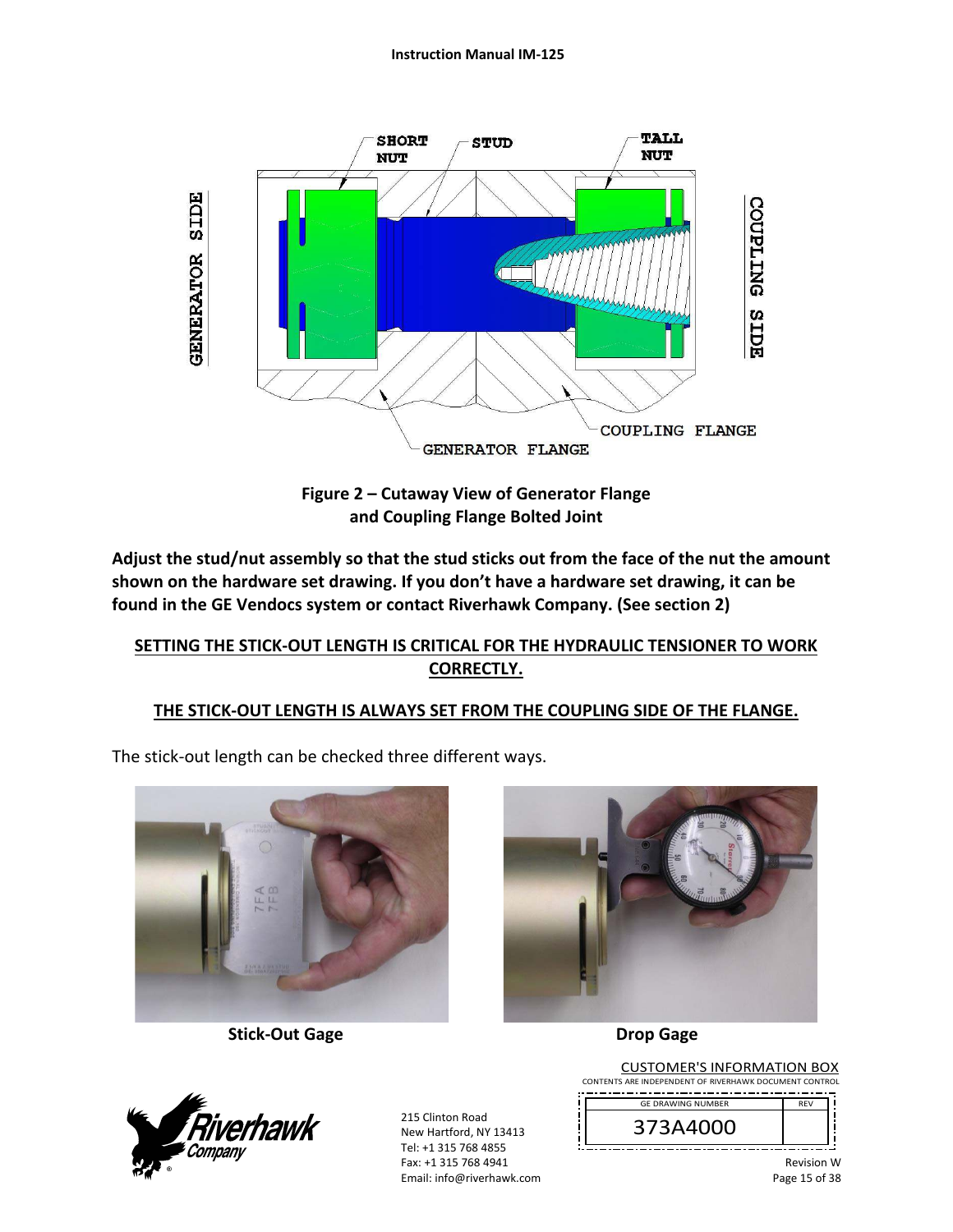

**Digital Calipers** 

## **Sample Pictures of a Stick‐Out Measurement**

**Hand tighten the assembly to a snug fit.** See Photos 1 & 2 for a view of the assembly of studs and nuts in the flange prior to tensioning.



## **Coupling Side Turbine / Generator Side Photo 1 Photo 2**



215 Clinton Road New Hartford, NY 13413 Tel: +1 315 768 4855 Fax: +1 315 768 4941 Email: info@riverhawk.com

|          | <b>RFV</b> |
|----------|------------|
| 73A4000° |            |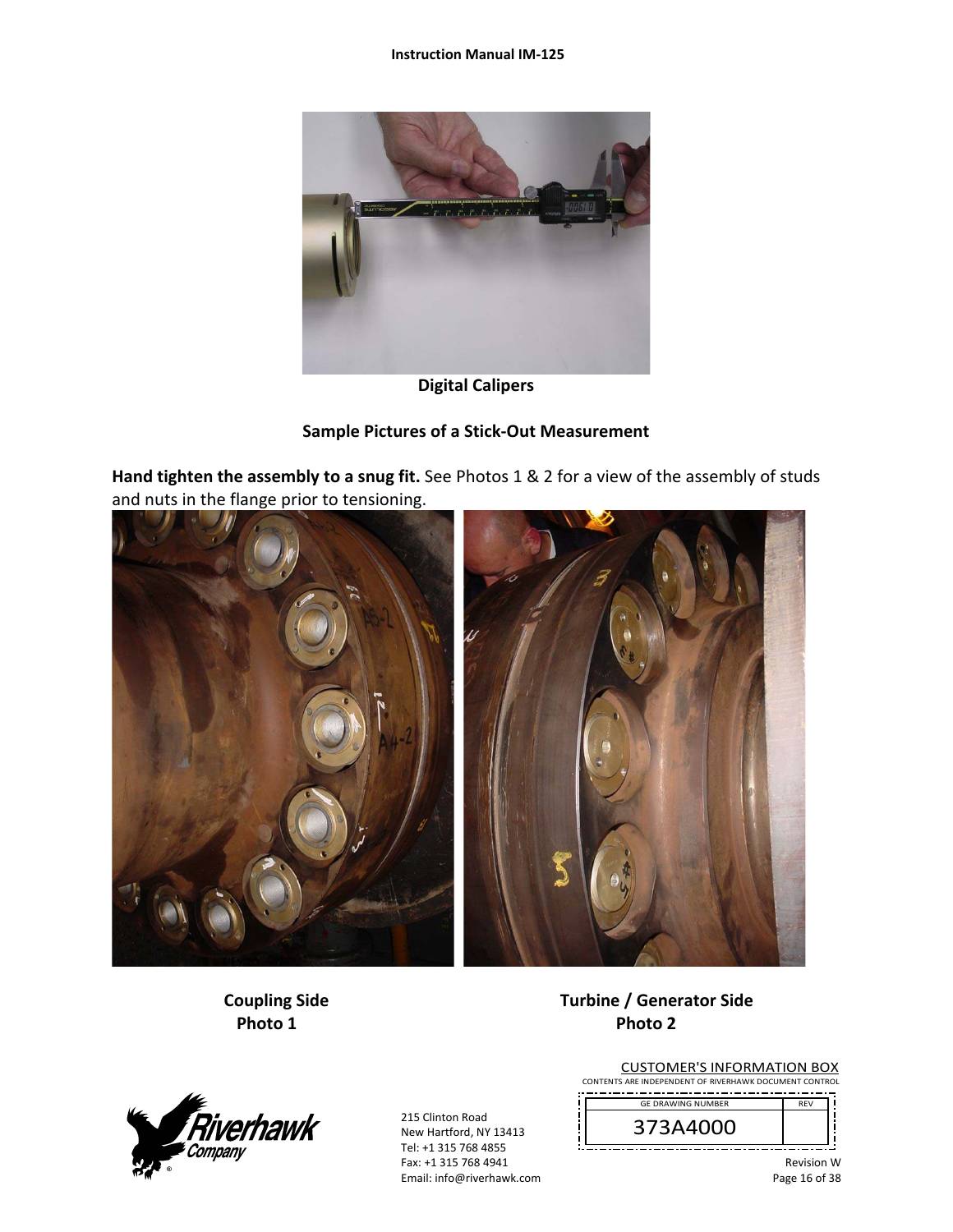## **7.0 Hydraulic Tensioner Equipment Assembly**

**7.1 Hydraulic Equipment Inspection** 

## **7.1.1 Hydraulic Tensioner Inspection**

## **CAUTION**

**Riverhawk recommends that the tensioner be returned to Riverhawk for periodic inspections. Replacement of obsolete tensioners is recommended. Functional upgrades are also recommended. The Riverhawk Service Returns Coordinator should be notified 3‐6 months prior to a planned outage to schedule an inspection service.** 

Do **not** bleed the air from the hydraulic lines and tensioner at this time. See section 8 for bleeding instructions on when to bleed the air from the hydraulic lines.

## **WARNING**

**To avoid failure, ensure safety, and proper operation, the tensioner assembly must be installed on a stud in the flange before bleeding and pressurizing the tensioner. Do not use the tensioner at any pressure unless the tool is installed on a stud in a flange.** 

Check puller screw usage life with Riverhawk service bulletin SB‐08001.

Clean puller screw and check for any debris and dents.

Puller screw should be free to rotate and move back and forth.

Seam between cylinders closed tightly.

Inspect the tensioner guard for any signs of damage including cracked welds. Any guards modified in the field should be replaced. Bent guards should be replaced. Also, be sure the rubber pad is in place on the end of the guard, if missing, replace.

Inspect the outside of the tensioner for discoloration patterns that may indicate submersion and internal damage.

Perform an inventory of the loose equipment supplied with the tensioner. An inventory list is provided on the tensioner's technical drawing (for example Riverhawk HT‐xxxx). Replacement parts are available from Riverhawk.



215 Clinton Road New Hartford, NY 13413 Tel: +1 315 768 4855 Fax: +1 315 768 4941 Email: info@riverhawk.com

| <b>GF DRAWING NUMBER</b> | <b>FV</b> |
|--------------------------|-----------|
| 373A4000                 |           |
|                          |           |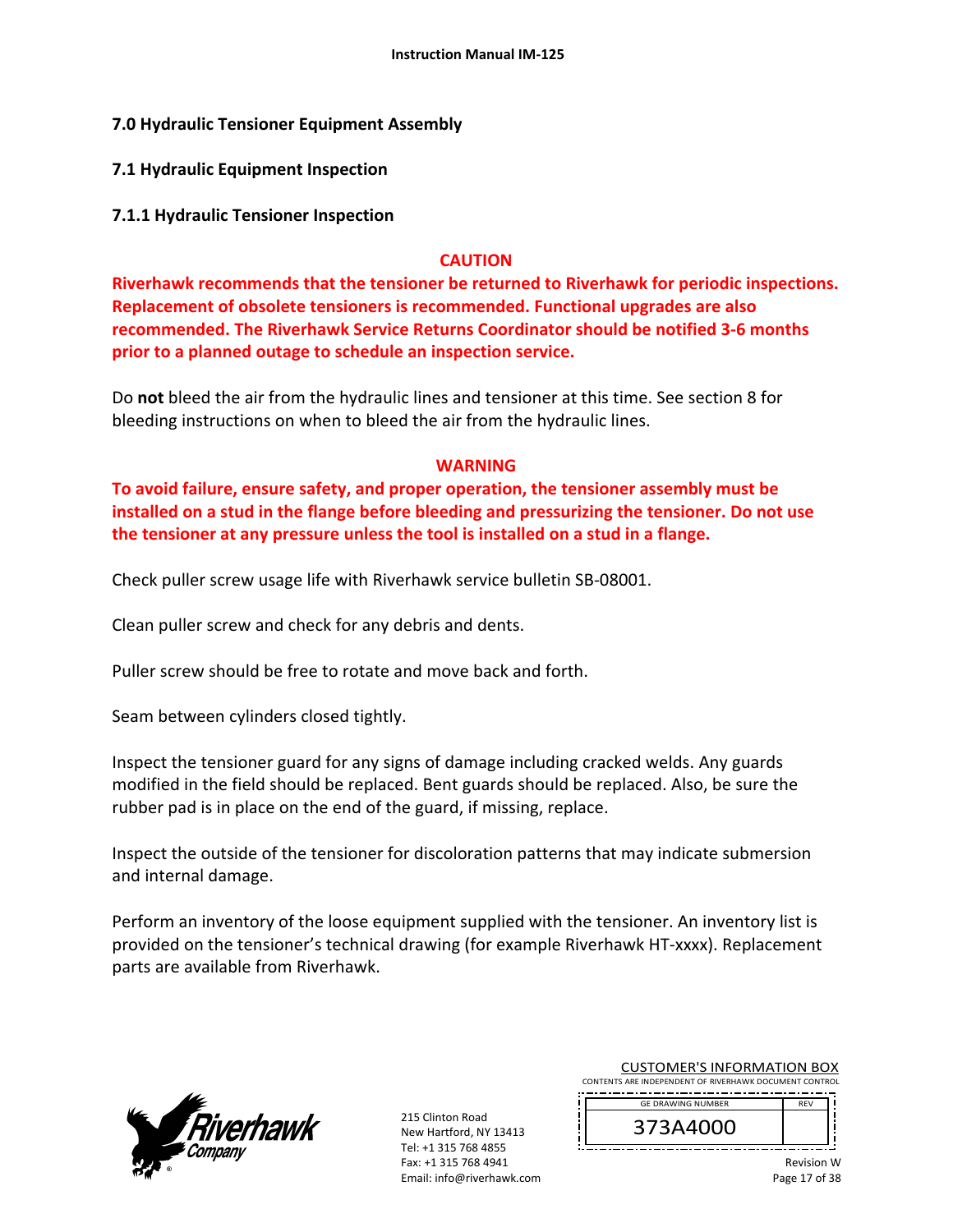**NOTE: Prior to Serial Number S/N 721** the HT‐0342 was supplied with two adapter feet. The feet were marked "**TURBINE**" and "**GENERATOR".** Mount the appropriate foot before attempting use of the tensioner.

## **7.1.1.1 Hydraulic Tensioner's Burst Disc Replacement**

The hydraulic tensioner's burst disc is a key element in the overall safe use of the hydraulic tensioner.

Each tensioner is shipped from our factory with one burst disc already installed in the tensioner and with another spare disc for field replacement. Extra burst discs are available from Riverhawk for replacement purposes.

To replace a damaged burst disc:

- 1. Remove the hydraulic port's dispersion nut, compression ring, and damaged burst disc.
- 2. Discard the damaged burst disc.
- 3. Clean the dispersion nut, compression ring, new burst disc, and the hydraulic port with a solvent to ensure a dirt‐free installation.
- 4. Reassemble new burst disc, compression ring, and dispersion nut into the same hydraulic port.

#### **Warning**

**A damaged burst disc must be replaced with a with a burst disc of the same design and pressure rating. Do not substitute a damaged burst disc with a different disc type, a different pressure rating, or a foreign object.**

## **7.1.2 Hydraulic Pump Kit Inspection**

Refer to the Hydraulic Pump Kit Instruction Manual, IM‐293 (GE VENDOC 373A4058). The latest revision may be obtained by contacting Riverhawk Company or thru www.riverhawk.com.



215 Clinton Road New Hartford, NY 13413 Tel: +1 315 768 4855 Fax: +1 315 768 4941 Email: info@riverhawk.com CUSTOMER'S INFORMATION BOX

| <b>GE DRAWING NUMBER</b> |  |
|--------------------------|--|
| 373A4000                 |  |
|                          |  |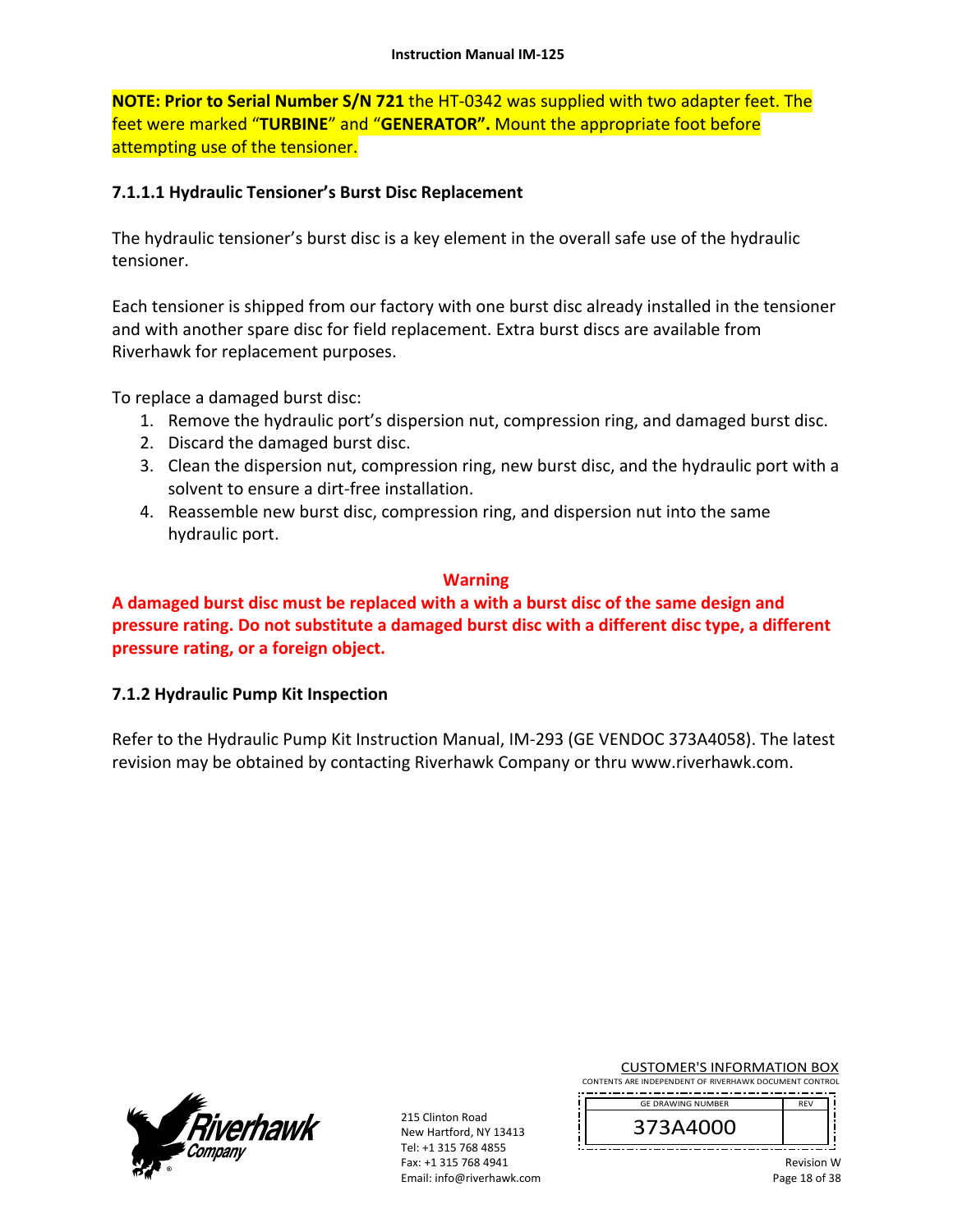## **7.2 Hydraulic Fittings**



Riverhawk tensioners use a 1/4" High Pressure port to connect its hydraulic hoses. The hose connector is made from a three piece assembly: a gland nut, a collar, and a 1/4" tube or 1/4" hose end. (See Illustration 1)

To assembly the fitting, slide the gland nut over the 1/4" tube or 1/4" hose end. Turn the collar counter‐clockwise (**left hand** thread) on to the tube or hose end as shown in Illustration 1.

The collar should be placed .125" (3.2 mm) from the tip of the cone. (See Illustration 2) It may be necessary to adjust this collar with a set of vise‐ grip pliers. Be careful to not strip the threads off the tube or hose end.



Slide the gland nut down over the collar. (See Illustration 3) Insert the 1/4" tube or 1/4" hose end into tensioner or hydraulic pump. While firmly holding the tube or hose end to stop it from rotating, turn the gland nut clockwise (**right hand** thread) and torque the gland nut to 25 FT‐LBS (34 N‐m).

## Tips:

- Make sure all parts are clean and free from debris.
- Protect the cone on the end of the  $1/4$ " tube or 1/4" hose end from scratches as this is the sealing surface.
- Replace red plastic caps when finished to protect the threads and cone.



215 Clinton Road New Hartford, NY 13413 Tel: +1 315 768 4855 Fax: +1 315 768 4941 Email: info@riverhawk.com

CUSTOMER'S INFORMATION BOX CONTENTS ARE INDEPENDENT OF RIVERHAWK DOCUMENT CONTROL 

| 373A4000 | <b>GE DRAWING NUMBER</b> | <b>RFV</b> |
|----------|--------------------------|------------|
|          |                          |            |

j

İ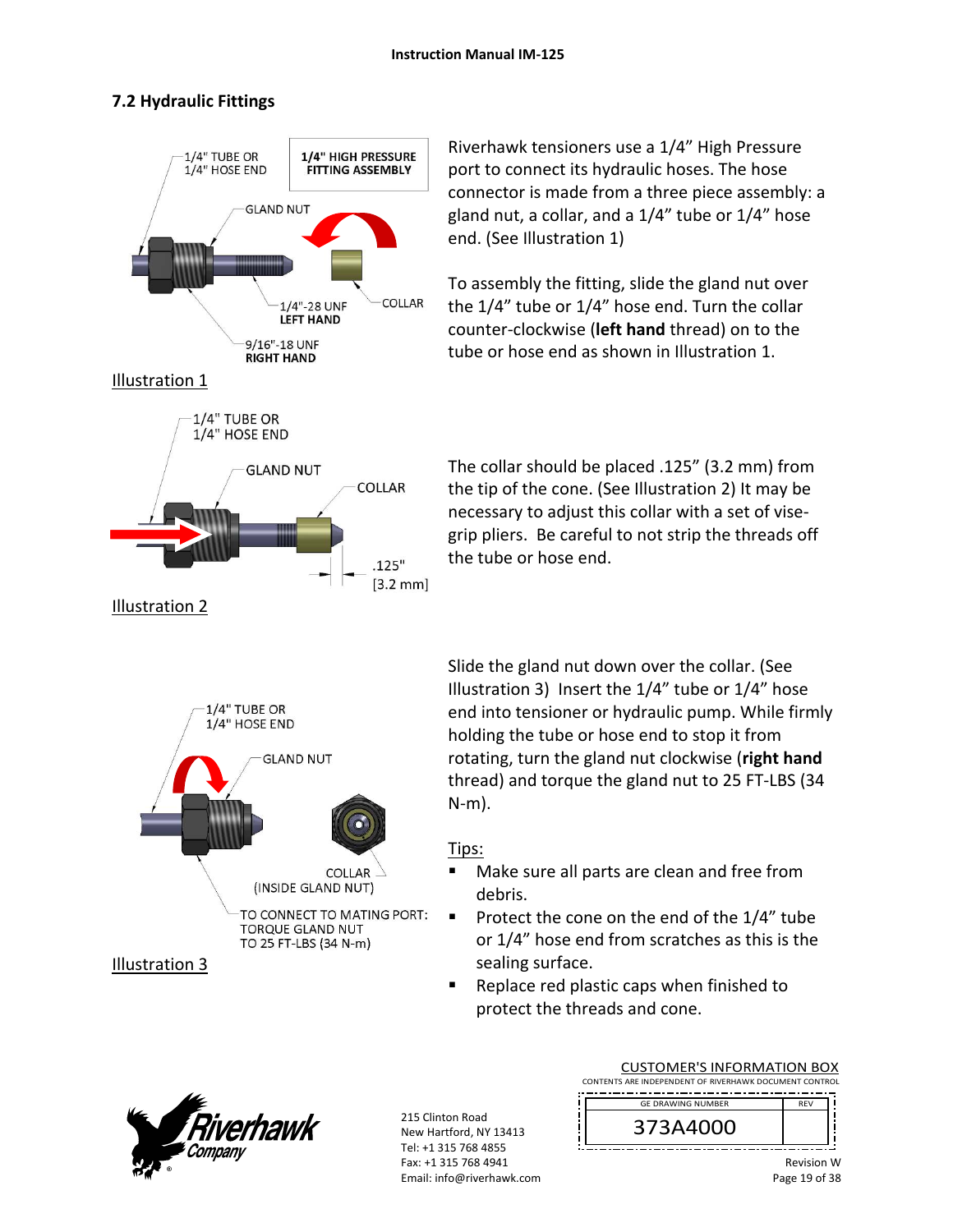## **8.0 Assembly of Tensioner on a Stud**

### **8.1 Handling of the Tensioner**

Rest the tensioner on top of the coupling shaft. Using a strap just long enough to go around the coupling shaft, attach each end to the handles of the tensioner. One way to do this is to attach the strap by looping the strap through itself around the handle of the tensioner on one side then around the coupling shaft and finally attached to the handle on the other side with a D‐ shackle. This will help hold the tensioner in place should it fall off of the shaft. The strap also helps the operators move the tensioner around the shaft while tensioning.

If possible, use a 'Come‐along' or chain fall from the ceiling of the coupling room and attach it to the tensioner using a short strap wrapped through the handles and around the top of the tensioner. This will allow the operators to easily move the tensioner around the coupling shaft by supporting the weight of the tool.

#### **8.2 Kit Assembly**

Assemble the hydraulic pump with its hose to the tensioner and bleed out the air per following instructions in section 8.3.

**Note: Before threading the puller screw into the stud, carefully check the cleanliness of both the stud's and the puller screw's conical threads. Apply a light coat of clean turbine oil or a spray lubricant to the puller screw. Do not use "Never Seize" on the conical threads. This procedure will ease assembly and assure positive mating of the threads before tightening.** 

Refer to Tensioner Assembly drawing and photo for views of the tensioner to flange mounting. All tensioning will be performed on the coupling side of the flange connections.



215 Clinton Road New Hartford, NY 13413 Tel: +1 315 768 4855 Fax: +1 315 768 4941 Email: info@riverhawk.com CUSTOMER'S INFORMATION BOX

| <b>GF DRAWING NUMBER</b> |  |
|--------------------------|--|
| 373A4000                 |  |
|                          |  |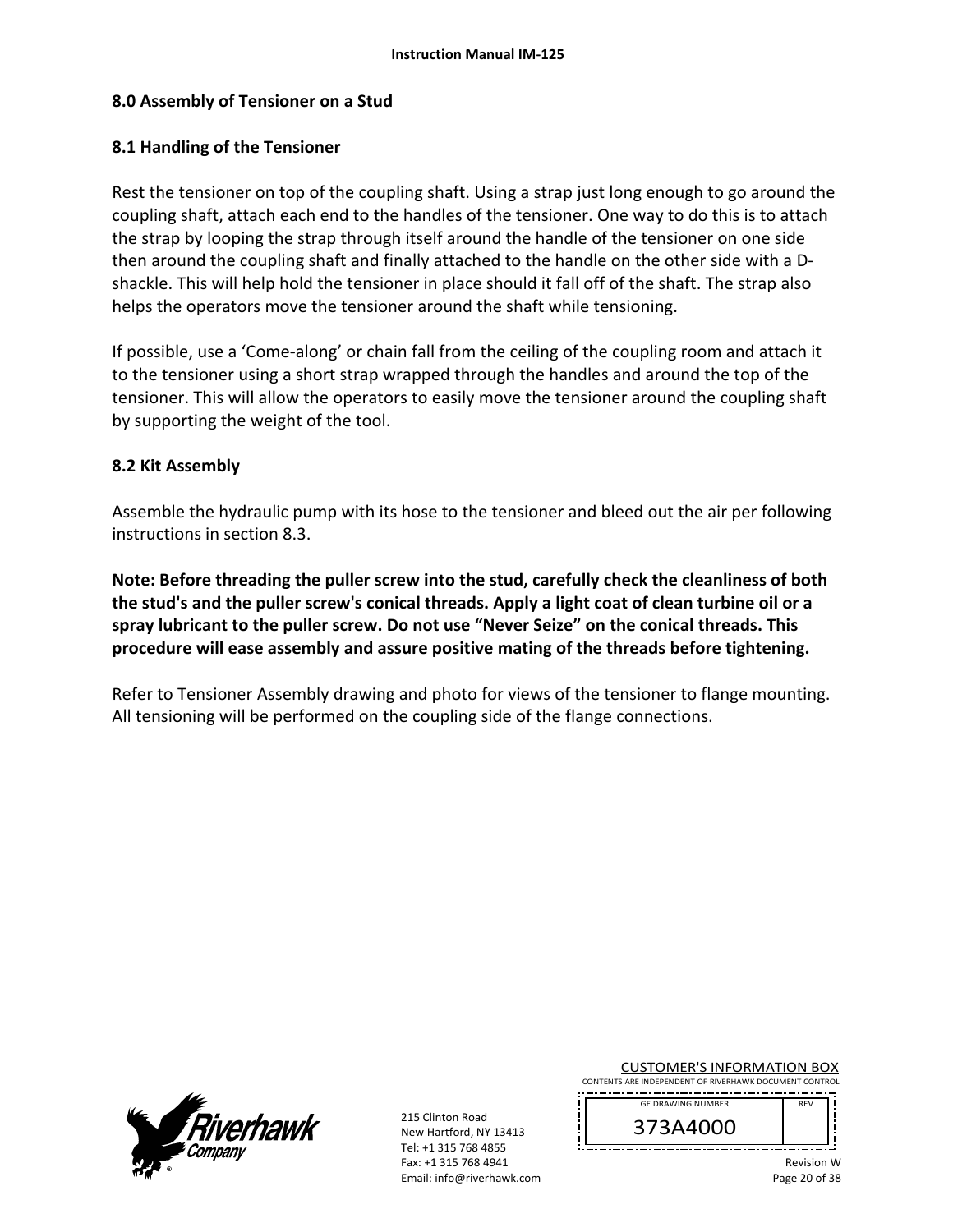#### **Instruction Manual IM‐125**



## **Sample photograph of HT‐0342**

**NOTE: Prior to Serial Number S/N 721** the HT‐0342 was supplied with two adapter feet. The feet were marked "**TURBINE**" and "**GENERATOR".** Mount the appropriate foot before attempting use of the tensioner.

Assembly sequence is as follows:

- 1. Place the spanner ring (different for each end turbine or generator) over the puller screw on the tensioner.
- 2. Place and hold the tensioner assembly over the end of the stud to be tightened.



215 Clinton Road New Hartford, NY 13413 Tel: +1 315 768 4855 Fax: +1 315 768 4941 Email: info@riverhawk.com CUSTOMER'S INFORMATION BOX

| <b>GF DRAWING NUMBER</b> | <b>RFV</b> |
|--------------------------|------------|
| 373A4000                 |            |
|                          |            |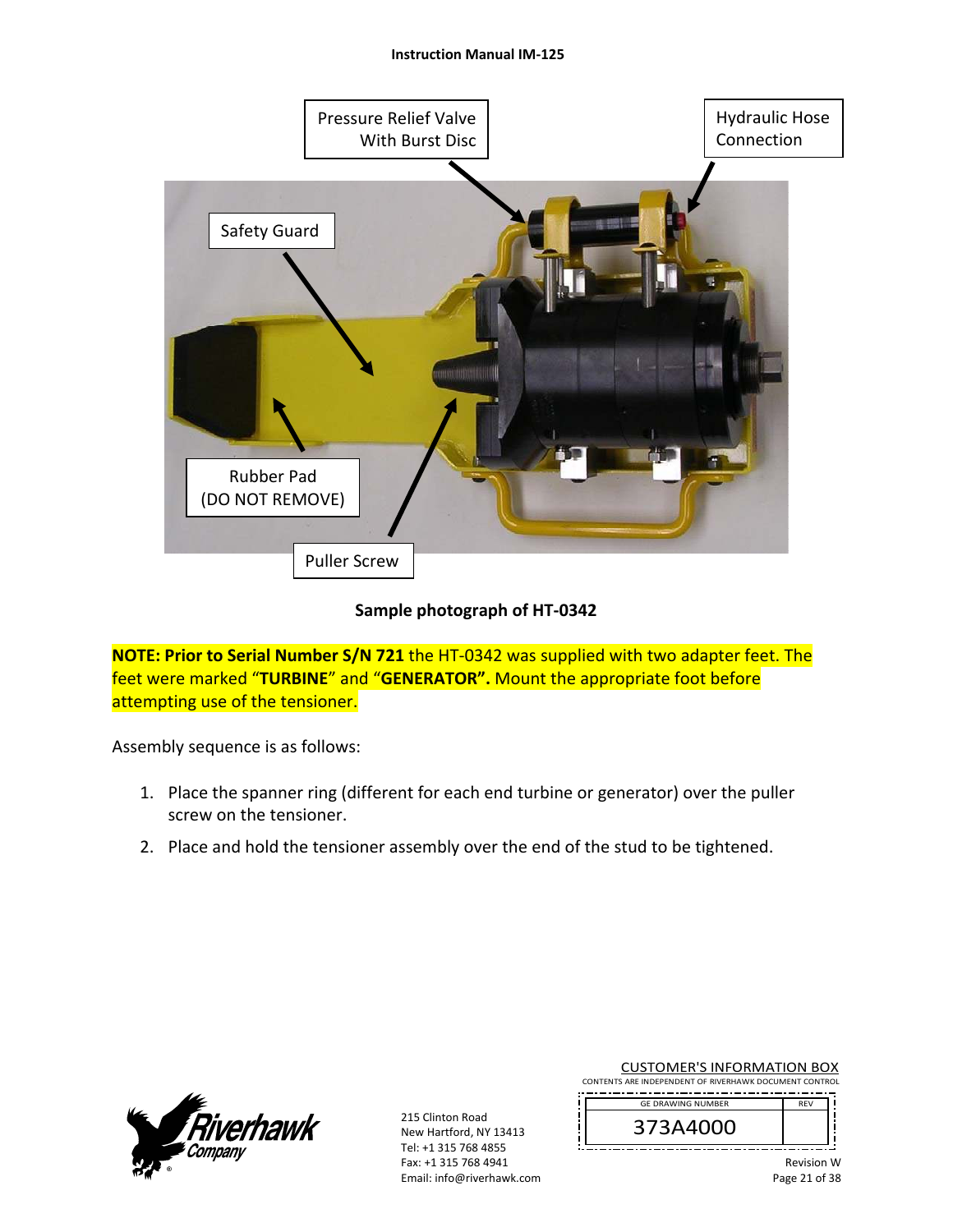

- 3. Slide the puller screw in to the tapered thread of the stud and hand tighten. **Be sure not to cross thread assembly.**
- 4. Hold the stud steady with a 1/2" hex key wrench and lightly tighten the puller screw into the conical thread of the stud with a wrench.
- 5. Place the spanner ring on the cylindrical nut located on the stud.
- 6. At this point the Tensioner Assembly **MUST BE FREE TO ROTATE,** the puller screw must be tight in the stud**. DO NOT BACK OFF PULLER SCREW.**

**If the tensioner is not free to rotate when the puller screw is tight then, either (1) the stud is not properly positioned in the flange and recheck the stick‐out length and reposition the nuts, or (2) The tensioner is damaged and must be returned for repair.** 

#### **CAUTION**

**Personal injury and equipment damage can occur if the puller screw is not securely engaged with the tapered thread of the stud. Proper engagement is achieved when the puller screw is tight in the stud and the Tensioner Assembly is free to rotate.**

#### **8.3 Bleeding Hydraulic System**

#### **WARNING**

**To avoid failure, ensure safety, and proper operation, the tensioner assembly must be installed on a stud in the flange before bleeding and pressurizing the tensioner. Do not use the tensioner at any pressure unless the tool is installed on a stud in a flange.** 

The tensioner has four ports, one for pressurizing, two for bleeding the system, and a fourth pressure relief port. To facilitate bleeding, start by first mounting the tensioner at the 9 o'clock



215 Clinton Road New Hartford, NY 13413 Tel: +1 315 768 4855 Fax: +1 315 768 4941 Email: info@riverhawk.com

| <b>GE DRAWING NUMBER</b> | <b>RFV</b> |
|--------------------------|------------|
| '3A4UUO<br>⊃             |            |
|                          |            |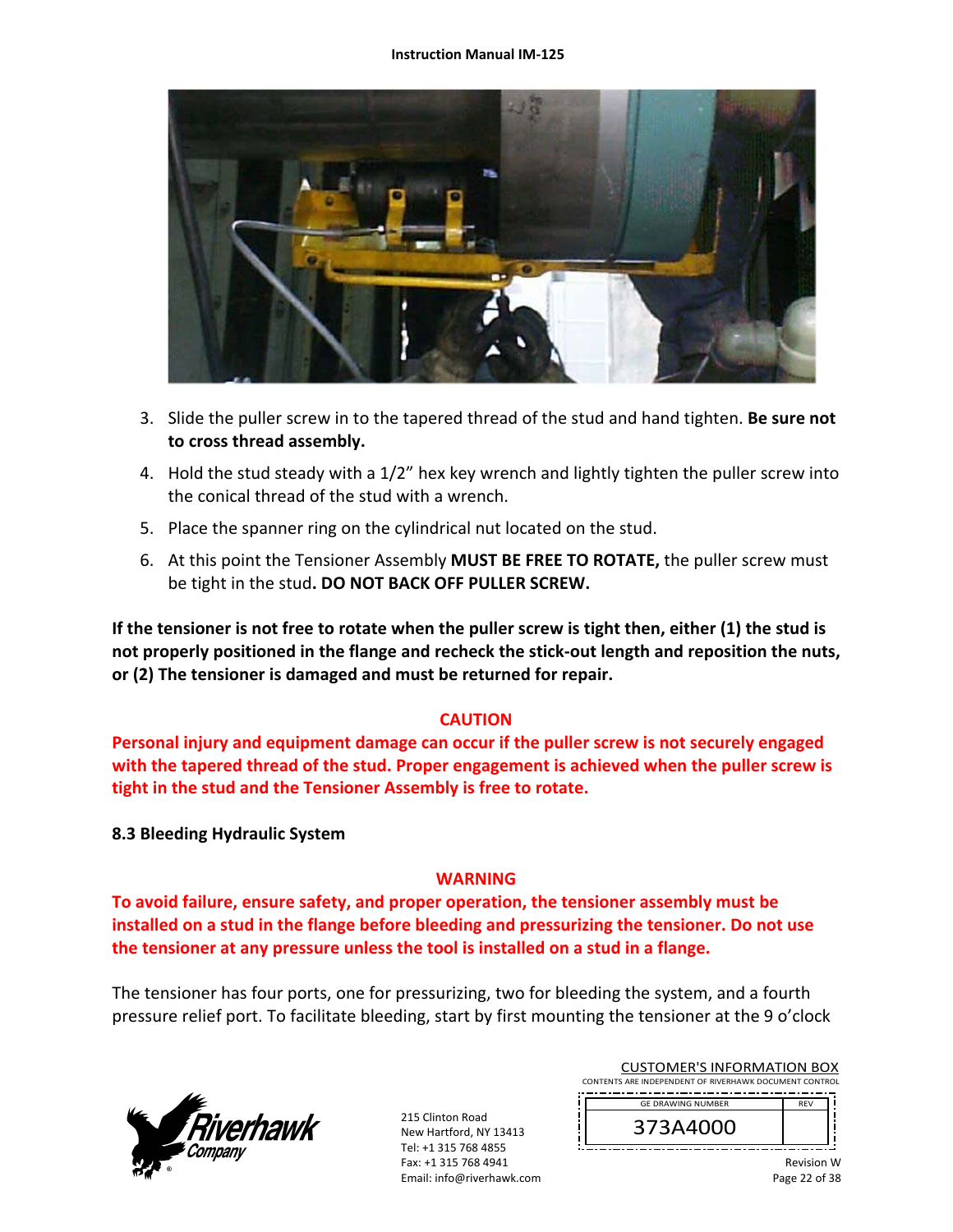stud position, this will critically place the bleed ports in their uppermost position. In addition, make sure that the pump is always situated below the tensioner assembly.

The tensioner is equipped with 5/8" hex coned stem bleeder fittings installed in the bleeder ports. With these two fittings loosened simultaneously, stroke the pump repeatedly until the streams of oil exiting the tool from each port are free of air, then retighten the fittings.

**Note:** The hose is stiff; use of this tooling can be simplified by temporarily installing the tensioner on one stud prior to final tightening of fittings. This will reduce the tendency for the fittings to loosen during use.

## **9.0 Stud Tensioning**

The studs will be tensioned in two steps, at 50% pressure and at final pressure. Follow the tensioning sequence for each flange joint as defined on the record sheets found at the end of this manual.

## **9.1 Tensioning at 50% pressure**

After the tensioner is properly installed apply hydraulic pressure to the tool. Bring the pressure to the 50% level in accordance with the following table.

## **WARNING**

**The safety cage must be in place at all times. Keep hands out of designated areas at all times when the tensioner is pressurized otherwise personal injury can occur.** 

## **CAUTION**

**Before threading the puller screw into the stud, carefully check the cleanliness of both the stud's and the puller screw's conical threads. Apply a light coat of clean turbine oil or a spray lubricant to the puller screw. This procedure will ease assembly and assure positive mating of the threads before tightening. Do not use "Never Seize" on the conical threads.** 

#### **CAUTION**

**Do not exceed the maximum pressure marked on the tensioner. Excessive pressure can damage the stud and puller screw.** 

## **CAUTION**

**Do not tighten the nut while the tool is coming up to pressure; wait until pressure is achieved before attempting to tighten the nut with the spanner ring. If the tool is not properly installed, the tool could jump off the stud while coming up to pressure.**



215 Clinton Road New Hartford, NY 13413 Tel: +1 315 768 4855 Fax: +1 315 768 4941 Email: info@riverhawk.com

| <b>GE DRAWING NUMBER</b> | <b>REV</b> |
|--------------------------|------------|
| 373A4000                 |            |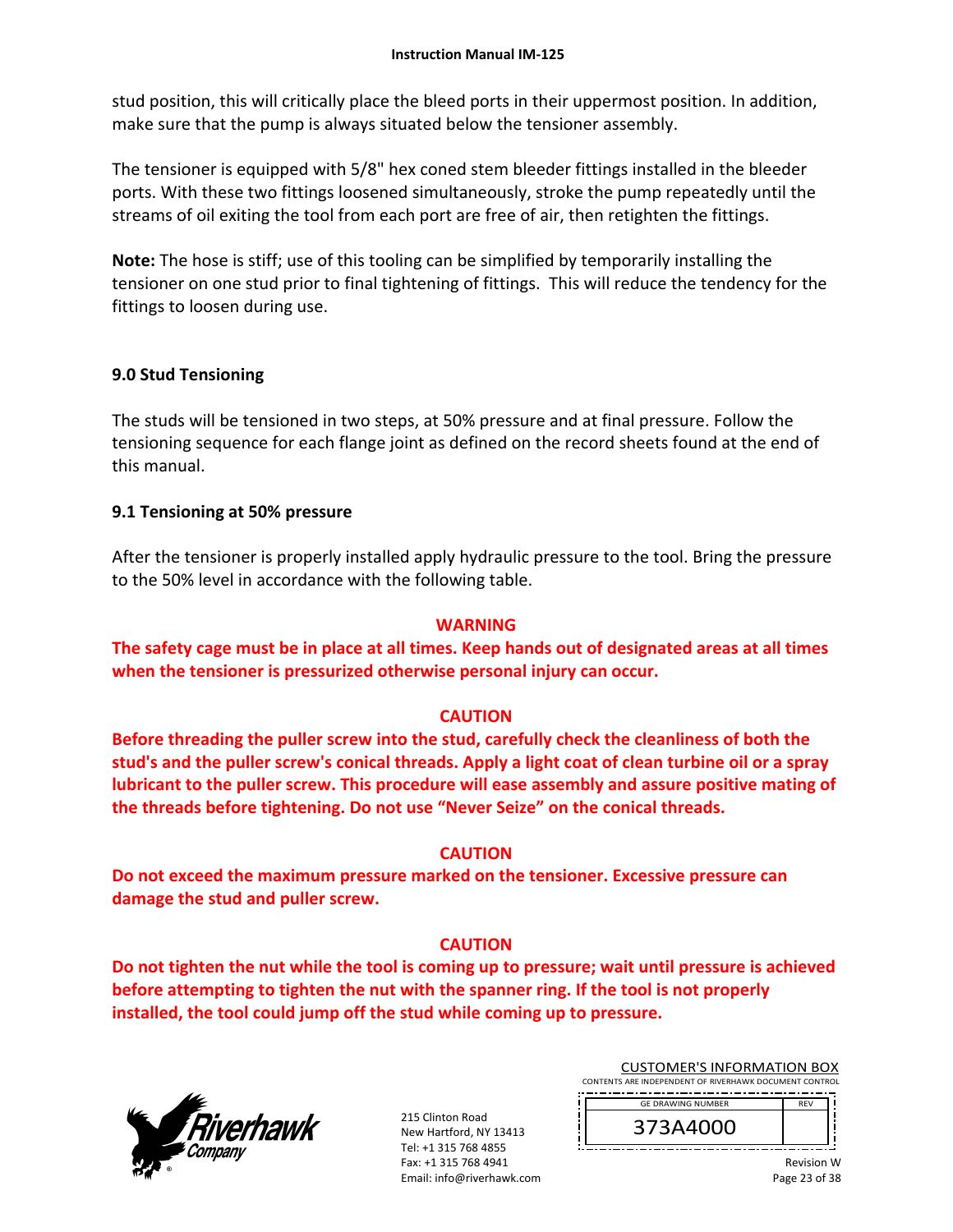| <b>Flange Position</b> | <b>Stud Size</b> | 50% Pressure | 50% Stretch    |
|------------------------|------------------|--------------|----------------|
| Turbine to Coupling    | $2 - 1/4"$       | 9000 psi     | Do not measure |
|                        | $[58$ mm         | [620 bar]    | Do not use     |
| Coupling to Generator  | $2 - 3/4"$       | 10000 psi    | Do not measure |
|                        | $[71$ mm]        | [690 bar]    | Do not use     |

## **9.1.1 Tightening of 2‐1/4" and 2‐3/4" nuts**

Turn the cylindrical nut using the spanner ring and pin wrench until it bottoms on the flange.

#### **9.2 Removing the Tensioner from an Installed Stud**

The tensioner removal is accomplished by the follows steps:

- 1. Release the hydraulic pressure by either releasing the hand switch on the AP‐0532 Pump Kit or by opening the valve on the MP‐0130 Manual Pump Kit and leave the valve open.
- 2. Unscrew the puller screw using a wrench and breaker bar. Do not use an impact wrench as this can damage the tensioner.
- 3. Move the tool to the next bolt hole following the tensioning pattern from the stretched record sheets at the end of this manual.

#### **9.3 Tensioning at Final Pressure**

Repeat the pulling and tightening procedure stated above at full pressure. After all of the studs have been tensioned, measure the final stud length. The final pressure and required stretch values are listed in the following table.

#### **WARNING**

**The safety cage must be in place at all times. Keep hands out of designated areas at all times when the tensioner is pressurized otherwise personal injury can occur.** 

## **CAUTION**

**Before threading the puller screw into the stud, carefully check the cleanliness of both the stud's and the puller screw's conical threads. Apply a light coat of clean turbine oil or a spray lubricant to the puller screw. This procedure will ease assembly and assure positive mating of the threads before tightening. Do not use "Never Seize" on the conical threads.** 



215 Clinton Road New Hartford, NY 13413 Tel: +1 315 768 4855 Fax: +1 315 768 4941 Email: info@riverhawk.com

CUSTOMER'S INFORMATION BOX CONTENTS ARE INDEPENDENT OF RIVERHAWK DOCUMENT CONTROL

| <b>GE DRAWING NUMBER</b> |  |
|--------------------------|--|
| 373A4000                 |  |
|                          |  |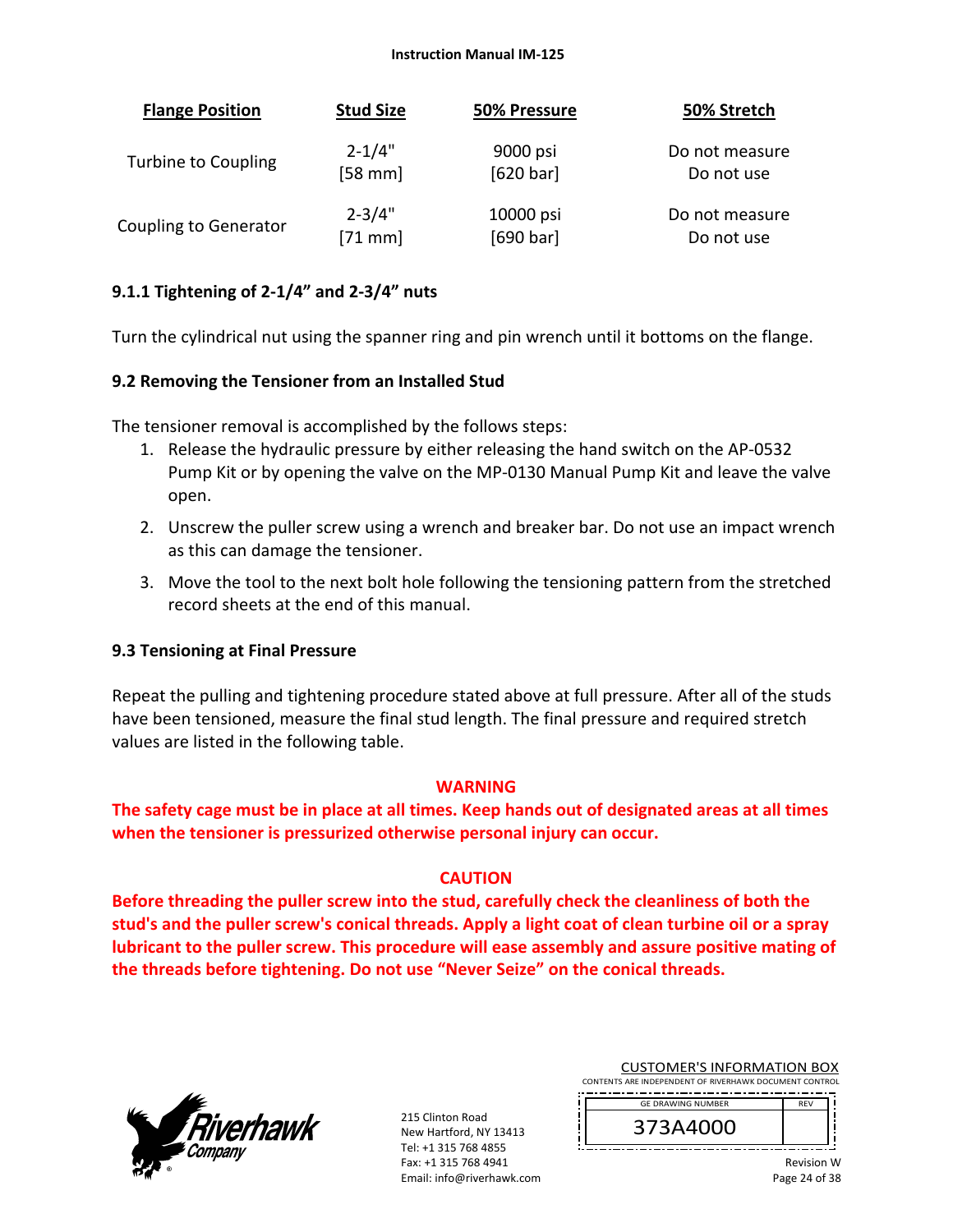## **CAUTION**

**Do not exceed the maximum pressure marked on the tensioner. Excessive pressure can damage the stud and puller screw.** 

## **CAUTION**

**Do not tighten the nut while the tool is coming up to pressure; wait until pressure is achieved before attempting to tighten the nut with the spanner ring. If the tool is not properly installed, the tool could jump off the stud while coming up to pressure.**

| <b>Flange Position</b>     | <b>Stud Size</b> | <b>Final Pressure</b> | <b>Final Stretch</b>  |
|----------------------------|------------------|-----------------------|-----------------------|
| <b>Turbine to Coupling</b> | $2 - 1/4"$       | 17000 psi             | $0.017" - 0.020"$     |
|                            | $[58$ mm         | [1170 bar]            | $[0.43$ mm - 0.51 mm] |
| Coupling to Generator      | $2 - 3/4"$       | 18000 psi             | $0.012" - 0.014"$     |
|                            | $[71$ mm]        | [1240 bar]            | $[0.31$ mm - 0.36 mm] |

Excessive stretch variations or low stretch values can be corrected by uninstalling all or selected studs to the pressure values stated in the above table. Have final stretch values approved by the supervisor responsible for the installation.

## **9.3.1 Tightening of 2‐1/4" and 2‐3/4" nuts**

Turn the cylindrical nut using the spanner ring and pin wrench until it bottoms on the flange.

## **10.0 Thread Locking**

Once pulling and tensioning is completed all stud nuts must be locked in position. Two methods of thread locking may be encountered in the field. Early version hardware entails a liquid thread locking compound while the current configuration employs a mechanical locking device. Each method is described in detail in Sections 10.1 and 10.2.

## **10.1 Thread Locking Using a Liquid Locking Compound**

These nuts have no visible locking feature. Contact Riverhawk Company if you have any of these older style nuts.

Riverhawk Company strongly recommends replacing this style of nut with the current nut with a re‐useable mechanical locking feature.



215 Clinton Road New Hartford, NY 13413 Tel: +1 315 768 4855 Fax: +1 315 768 4941 Email: info@riverhawk.com

| <b>GF DRAWING NUMBER</b> |  |
|--------------------------|--|
| 373A4000                 |  |
|                          |  |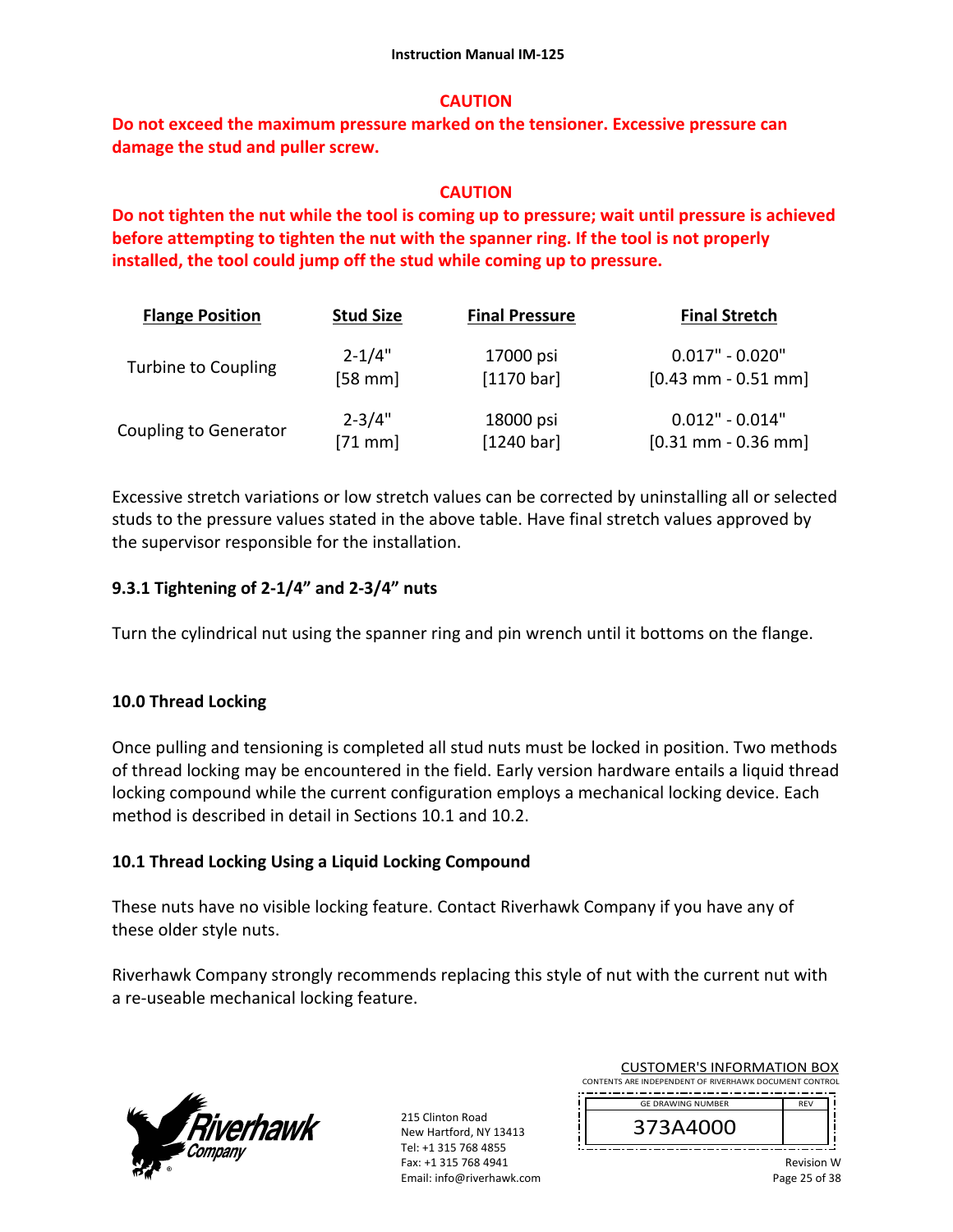

## **10.2 Thread Locking Using a Mechanical Locknut**



Mechanical lock nuts have two set screws located in the top face. Before threading the nut onto the stud check to be certain the set screws are free to turn. Once the nut is seated torque the set screws to the values specified in the following table. When seated and torqued to the values specified the load created by the set screw displaces the thread of the nut in the area of the web creating the desired locking action.

| <b>Stud Size</b>        | <b>Set Screw Size</b> | <b>Torgue</b>                                                        |
|-------------------------|-----------------------|----------------------------------------------------------------------|
| $2 - 1/4"$<br>$[58$ mm  | $1/4$ "-28 UN         | 70 in $\cdot$ lbs - 80 in $\cdot$ lbs<br>$[3.4 N·m-4.1 N·m]$         |
| $2 - 3/4"$<br>$[71$ mm] | $3/8$ "-24 UN         | $200$ in $\cdot$ lbs - 250 in $\cdot$ lbs<br>$[22.6 N·m - 28.2 N·m]$ |

## **11.0 Stud and Nut Removal**

#### **11.1 Handling of the Tensioner**

Rest the tensioner on top of the coupling shaft. Using a strap just long enough to go around the coupling shaft, attach each end to the handles of the tensioner. One way to do this is to attach the strap by looping the strap through itself around the handle of the tensioner on one side then around the coupling shaft and finally attached to the handle on the other side with a D‐



215 Clinton Road New Hartford, NY 13413 Tel: +1 315 768 4855 Fax: +1 315 768 4941 Email: info@riverhawk.com

|                                                        |  | <b>CUSTOMER'S INFORMATION BOX</b> |  |  |  |
|--------------------------------------------------------|--|-----------------------------------|--|--|--|
| CONTENTS ARE INDEPENDENT OF RIVERHAWK DOCUMENT CONTROL |  |                                   |  |  |  |
|                                                        |  |                                   |  |  |  |

| <b>GE DRAWING NUMBER</b> | <b>REV</b> |
|--------------------------|------------|
| 44U)                     |            |
|                          |            |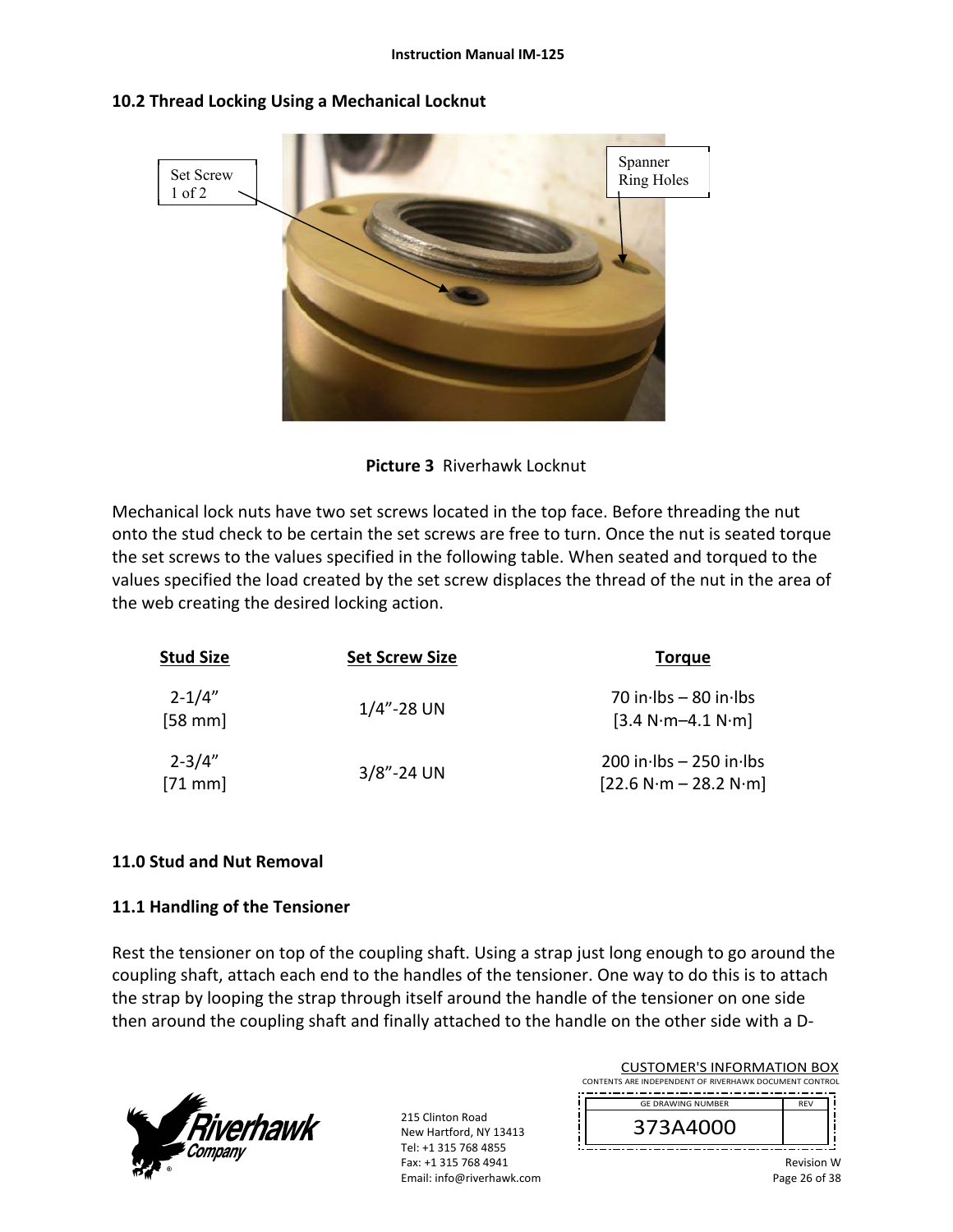shackle. This will help hold the tensioner in place should it fall off of the shaft. The strap also helps the operators move the tensioner around the shaft while tensioning.

If possible, use a 'Come‐along' or chain fall from the ceiling of the coupling room and attach it to the tensioner using a short strap wrapped through the handles and around the top of the tensioner. This will allow the operators to easily move the tensioner around the coupling shaft by supporting the weight of the tool.

## **11.2 Removal of Assemblies with Liquid Locking Compound**

For those assemblies, which have been locked with the liquid locking compound, removal is accomplished as follows:

- 1. Using a wire brush, GT‐4253, and shop air clean the internal tapered thread of the stud to remove any debris/deposits that may have accumulated during service as described in section 5.2.2
- 2. Install the appropriate tensioner to the stud as described in Section 8.2
- 3. Apply hydraulic pressure per the following table and without using unreasonable force attempt to loosen the nut using the spanner/pin wrench

| <b>Flange Position</b>       | <b>Stud Size</b>        | <b>Removal Pressure</b> |
|------------------------------|-------------------------|-------------------------|
| Turbine to Coupling          | $2 - 1/4"$<br>$[58$ mm] | 17000 psi<br>[1170 bar] |
| <b>Coupling to Generator</b> | $2 - 3/4"$<br>$[71$ mm] | 18000 psi<br>[1240 bar] |

- 4. **If the nut cannot be loosened, release the pressure and repeat the procedure.**
- 5. **Ordinarily two or three attempts are sufficient to break the bond.**
- 6. **Should the nut refuse to loosen after three attempts the application of heat will be required.**

## **CAUTION**

**Do not exceed the maximum pressure marked on the tensioner. Excessive pressure can damage the stud and puller screw.** 



215 Clinton Road New Hartford, NY 13413 Tel: +1 315 768 4855 Fax: +1 315 768 4941 Email: info@riverhawk.com CUSTOMER'S INFORMATION BOX

| <b>GF DRAWING NUMBER</b> | <b>RFV</b> |
|--------------------------|------------|
| 373A4000                 |            |
|                          |            |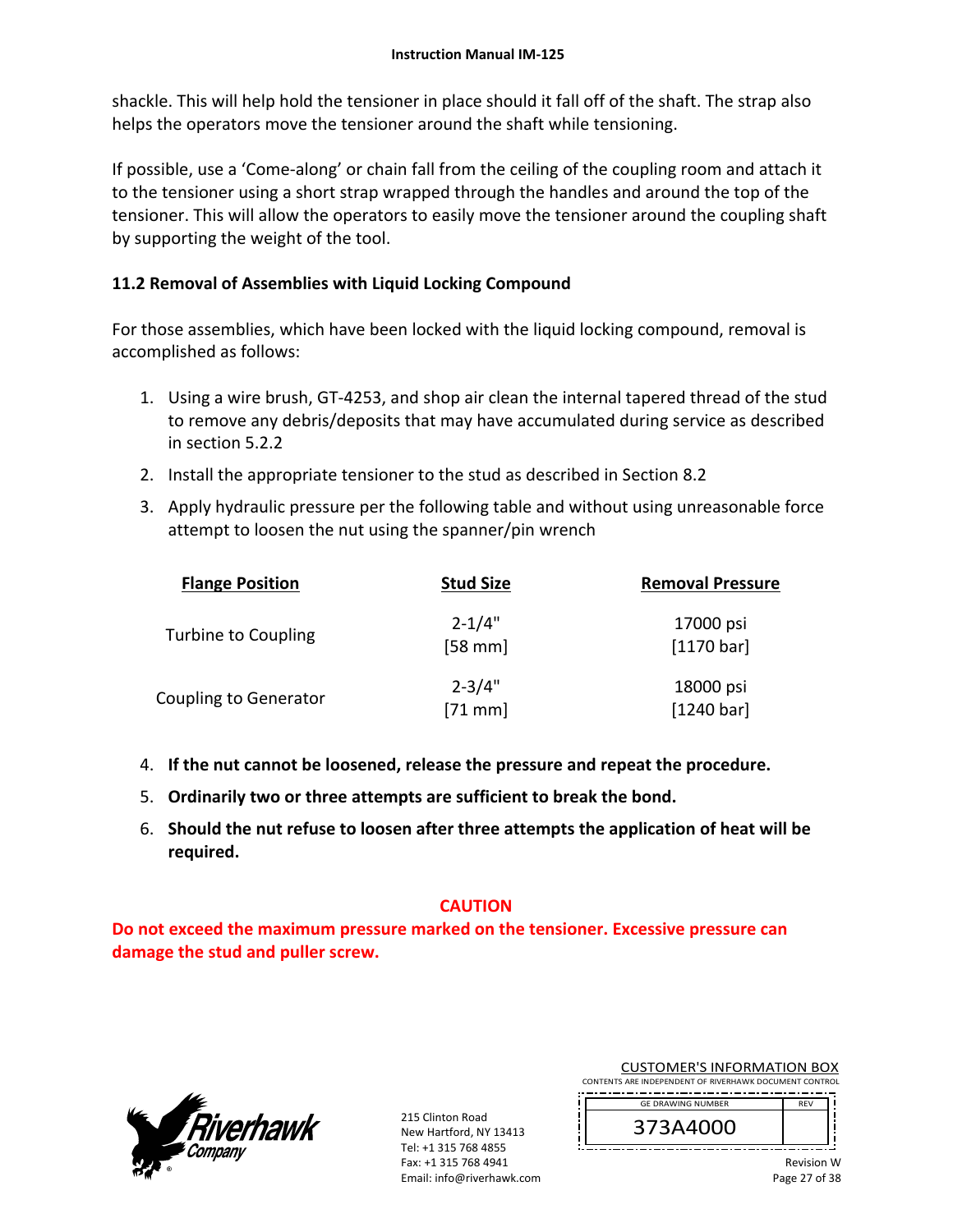## **WARNING**

## **FIRE HAZARD; DO NOT heat when the tensioner is in place. Personal injury or equipment damage may occur. Use of an Oxy‐Acetylene torch is not recommended.**

## **11.2.1 Removal Using Heat**

Apply a smear of **550ºF/650ºF** tempil stick to the side of the nut opposite the application of heat and heat the nut using a propane torch. Continue to apply heat until the tempil smear indicates that the nut has reached **550ºF/650ºF**. **Never overheat to a cherry red condition.** Remove the source of heat and as quickly as possible reinstall the appropriate tensioner, apply the appropriate pressure per the following table and loosen the nut. Then release the pressure and remove the tensioner.

| <b>Flange Position</b>       | <b>Stud Size</b>        | <b>Removal Pressure</b>           |
|------------------------------|-------------------------|-----------------------------------|
| Turbine to Coupling          | $2 - 1/4"$<br>$[58$ mm] | 17000 psi<br>$[1170 \text{ bar}]$ |
| <b>Coupling to Generator</b> | $2 - 3/4"$<br>$[71$ mm] | 18000 psi<br>[1240 bar]           |

## **11.2.2 Removing the Tensioner from a Stud**

The tensioner removal is to accomplished by the follows steps:

- 1. Release the hydraulic pressure by either releasing the hand switch on the AP‐0532 Pump Kit or by opening the valve on the MP‐0130 Manual Pump Kit and leave the valve open.
- 2. Insert 1/2" hex Allen wrench into the back side of the stud to prevent the stud from rotating while you unscrew the puller screw.
- 3. Unscrew the puller screw using a wrench and, if necessary, a breaker bar. Do not use an impact wrench as this can damage the tensioner.
- 4. Move the tool to the next stud/nut assembly to be tensioned, following the sequence/pattern as defined on the supplied data sheets.

## **11.3 Removal of Assemblies with Mechanical Locknuts**

For those assemblies which have been locked using mechanical locknuts, removal is accomplished as follows:



215 Clinton Road New Hartford, NY 13413 Tel: +1 315 768 4855 Fax: +1 315 768 4941 Email: info@riverhawk.com

CUSTOMER'S INFORMATION BOX CONTENTS ARE INDEPENDENT OF RIVERHAWK DOCUMENT CONTROL

| <b>GF DRAWING NUMBER</b> | <b>RFV</b> |
|--------------------------|------------|
| 373A4000                 |            |
|                          |            |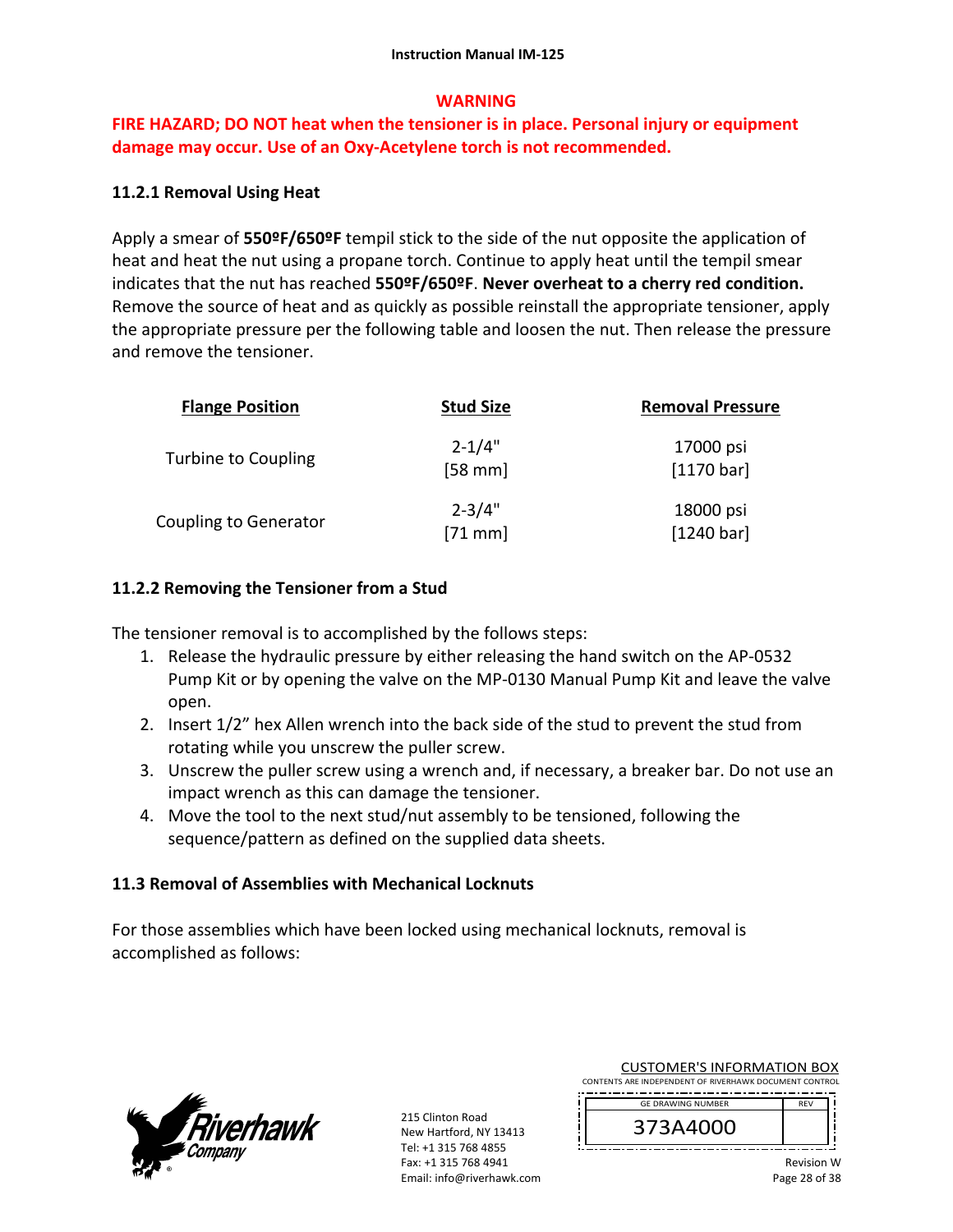- 1. Using a wire brush, GT‐4253, and shop air clean the internal tapered thread of the stud to remove any debris/deposits which may have accumulated during service as described in section 5.2.2.
- 2. With an Allen-wrench loosen the two locking set screws but do not remove from the nut.



## **Sample Picture of the loosening of a nut's set screws**

- 3. Install the appropriate tensioner to the stud as described in Section 8.2.
- 4. Apply the appropriate hydraulic pressure per the Table of Section 12.1. **DO NOT BACK OFF THE PULLER SCREW.**
- 5. Using the spanner ring and spanner/pin wrenches, loosen the nut, then release the pressure.

| <b>Flange Position</b>       | <b>Stud Size</b>        | <b>Removal Pressure</b> |
|------------------------------|-------------------------|-------------------------|
| Turbine to Coupling          | $2 - 1/4"$<br>$[58$ mm] | 17000 psi<br>[1170 bar] |
| <b>Coupling to Generator</b> | $2 - 3/4"$<br>$[71$ mm  | 18000 psi<br>[1240 bar] |

## **11.3.1 Removing the Tensioner from a Stud**

The tensioner removal is to accomplished by the follows steps:



215 Clinton Road New Hartford, NY 13413 Tel: +1 315 768 4855 Fax: +1 315 768 4941 Email: info@riverhawk.com

| <b>CUSTOMER'S INFORMATION BOX</b>                      |  |  |
|--------------------------------------------------------|--|--|
| CONTENTS ARE INDEPENDENT OF RIVERHAWK DOCUMENT CONTROL |  |  |
|                                                        |  |  |

| <b>GE DRAWING NUMBER</b> | <b>REV</b> |
|--------------------------|------------|
| 373A4000                 |            |
|                          |            |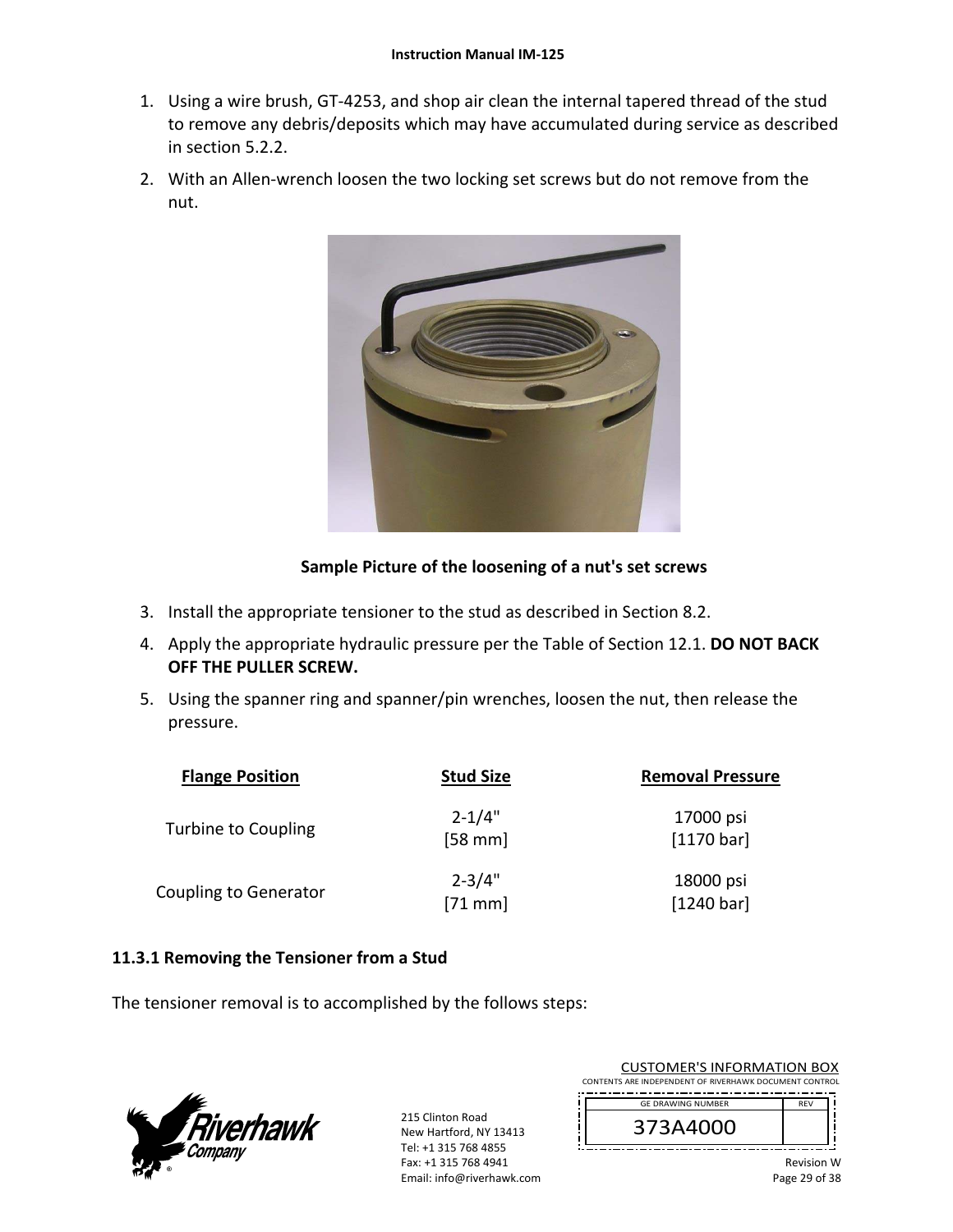- 1. Release the hydraulic pressure by either releasing the hand switch on the AP‐0532 Pump Kit or by opening the valve on the MP‐0130 Manual Pump Kit and leave the valve open.
- 2. Insert 1/2" hex Allen wrench into the back side of the stud to prevent the stud from rotating while you unscrew the puller screw.
- 3. Unscrew the puller screw using a wrench and, if necessary, a breaker bar. Do not use an impact wrench as this can damage the tensioner.
- 4. Move the tool to the next stud/nut assembly to be tensioned, following the sequence/pattern as defined on the supplied data sheets.

## **12.0 Storage Instructions**

Follow these directions to properly store your hydraulic tensioner and hydraulic pump kit for long term storage and shipment.

If any damage is observed, contact the Riverhawk Company to schedule a maintenance inspection.

## **12.1 Hydraulic Pump Kit Storage**

Refer to the Hydraulic Pump Kit Instruction Manual, IM‐293 (GE VENDOC 373A4058). The latest revision may be obtained by contacting Riverhawk Company or thru www.riverhawk.com.

## **12.2 Hydraulic Tensioner Storage**

Check the tensioner for any damage

- 1. Clean puller screw and check for any debris and dents.
- 2. Puller screw should be free to rotate and move back and forth.
- 3. Seam between cylinders closed tightly.
- 4. Inspect tensioner guard for any signs of damage. Bent guards should be replaced. Also, be sure the rubber pad is in place on the end of the guard, if missing, replace.

If any damage is observed, contact the Riverhawk Company to schedule a maintenance inspection.

Place protective red plastic cap into the hydraulic port.

Coat the hydraulic tensioner with a light coat of oil and place the tensioner into the original shipping container.



215 Clinton Road New Hartford, NY 13413 Tel: +1 315 768 4855 Fax: +1 315 768 4941 Email: info@riverhawk.com

| <b>GE DRAWING NUMBER</b> | <b>REV</b> |
|--------------------------|------------|
| 373A4000                 |            |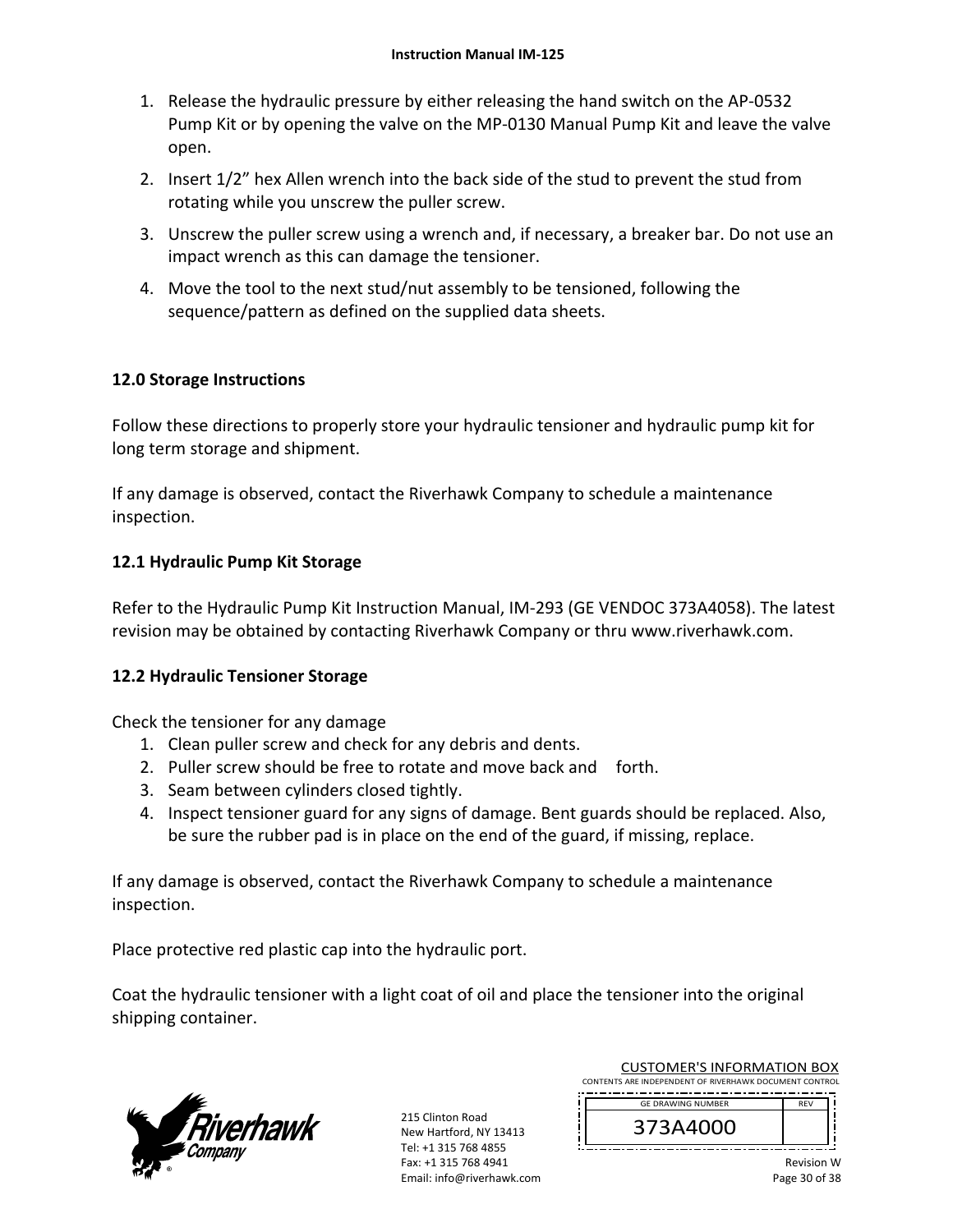### **12.3 Store shipping container**

Secure the hydraulic pump and hydraulic tensioner into the original shipping containers using the supplied wood braces.

Seal the original shipping container and store under shelter and protected from moisture, sand, and grit.

### **13.0 Frequently Asked Questions**

This section contains some frequently asked questions and problems. If the steps listed here do not solve your problem, contact the Riverhawk Company thru our website, email, or phone call.

- **Q:**  Can I rent a hydraulic tensioner kit?
- **A:**  Yes, Riverhawk has rental tensioner kits available for most of our hydraulic tensioners.
- **Q:**  A tensioner has pulled itself out of the stud's conical threads. Can I continue using a tensioner on this stud?
- **A:**  No. Both the tensioner and the stud may have been damaged and must be removed from the work area. If the stud is tensioned, a Nut Buster repair kit, from Riverhawk, must be used to remove the damaged stud by drilling out the nut. Leaving a damaged stud in place will lead to a safety hazard on future outages.

Riverhawk can supply a replacement stud and nut based on the initial weight certification supplied with the hardware set (see section 4.2). The damaged tensioner should also be returned to Riverhawk for inspection and repair.

If a stud must be left in place, paint the damaged stud with a generous amount of indelible, bright‐colored paint. Notify the appropriate GE Safety and Service personnel. Note the location of the damaged stud in the services notes for the machine.



215 Clinton Road New Hartford, NY 13413 Tel: +1 315 768 4855 Fax: +1 315 768 4941 Email: info@riverhawk.com CUSTOMER'S INFORMATION BOX

| <b>GF DRAWING NUMBER</b> | <b>RFV</b> |
|--------------------------|------------|
| 373A4000                 |            |
|                          |            |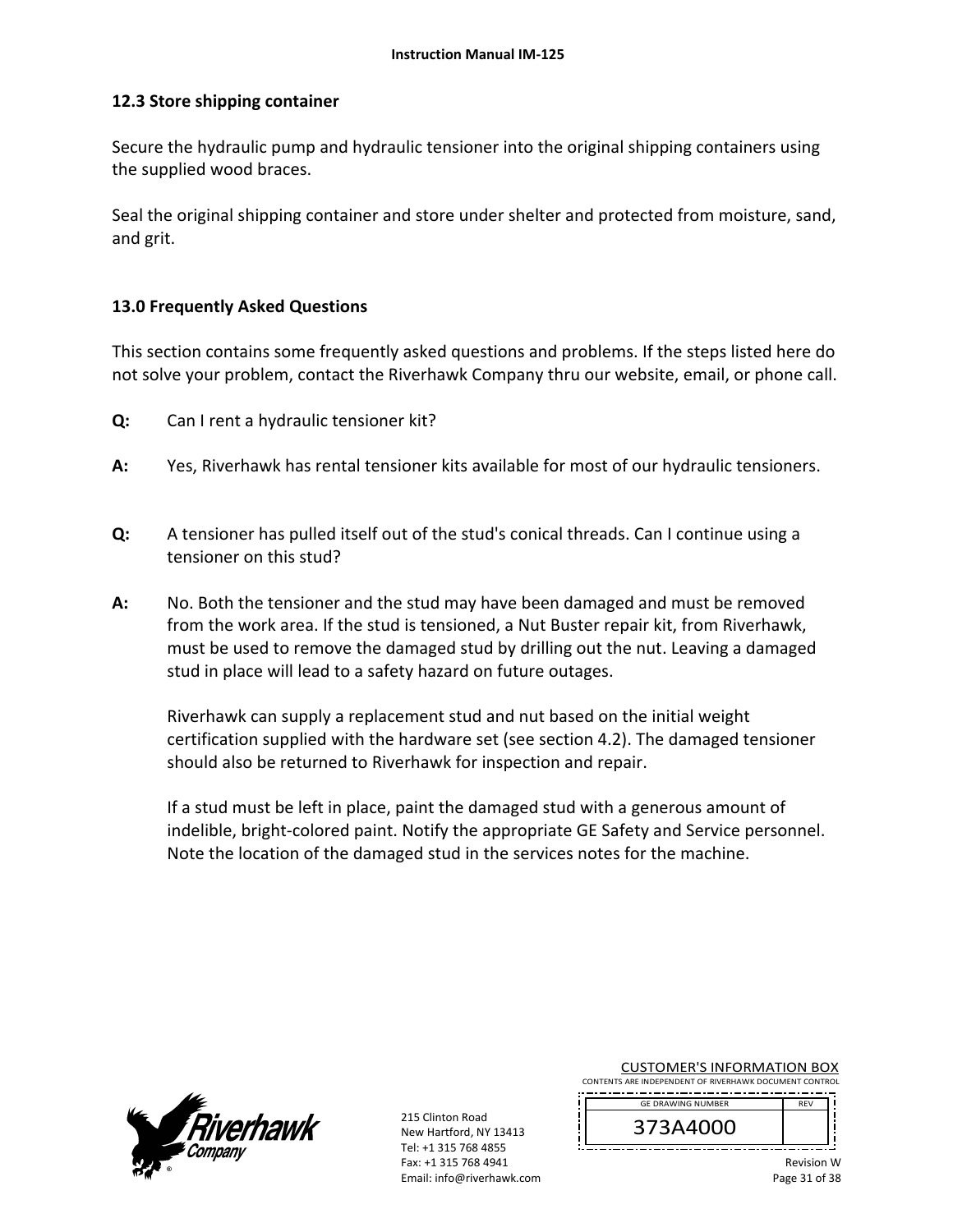- **Q:**  The hydraulic tensioner has been taken up to its final pressure. The final stretch length is short of the final stretch target. What is the next step?
- **A:**  Do not increase the hydraulic pressure. Check if the hydraulic pump is set to the right pressure. Install the tensioner and re‐pressurize the tensioner to the final pressure then recheck the stretch measurement. If the stretch value is still short, remove the stud from the hole and re-measure the stud's initial length then try to install the stud again.
- **Q:**  The hydraulic tensioner has been taken up to its final pressure. The final stretch length is larger than the final stretch target. What is the next step?
- **A:**  Remove the stud from the bolt hole. Check if the hydraulic pump is set to the right pressure. Re‐measure the stud's initial length then try to install the stud again.
- **Q:**  Is there an easier way to support or move the tensioner around the coupling shaft?
- **A:**  In section 8.1, a method using two straps, one around the coupling shaft and the other attach to an overhead support, is described that can help.
- **Q:**  The tensioner is at its final pressure, but the nut cannot be loosened.
- **A:**  If the nuts cannot be loosened at the final pressure, continually increasing the pressure will not help and can be dangerous and in some cases make it harder to remove the nut. Check the nut to see if its set screws have been loosened. Check for and remove any corrosion around the nut's threads.
- **Q:**  How do I clean the conical threads on a stud?
- **A:**  The conical threads are best cleaned using a spiral wound brass brush in a drill as described in section 5.2.2



215 Clinton Road New Hartford, NY 13413 Tel: +1 315 768 4855 Fax: +1 315 768 4941 Email: info@riverhawk.com CUSTOMER'S INFORMATION BOX

| <b>GF DRAWING NUMBER</b> | <b>RFV</b> |
|--------------------------|------------|
| 373A4000                 |            |
|                          |            |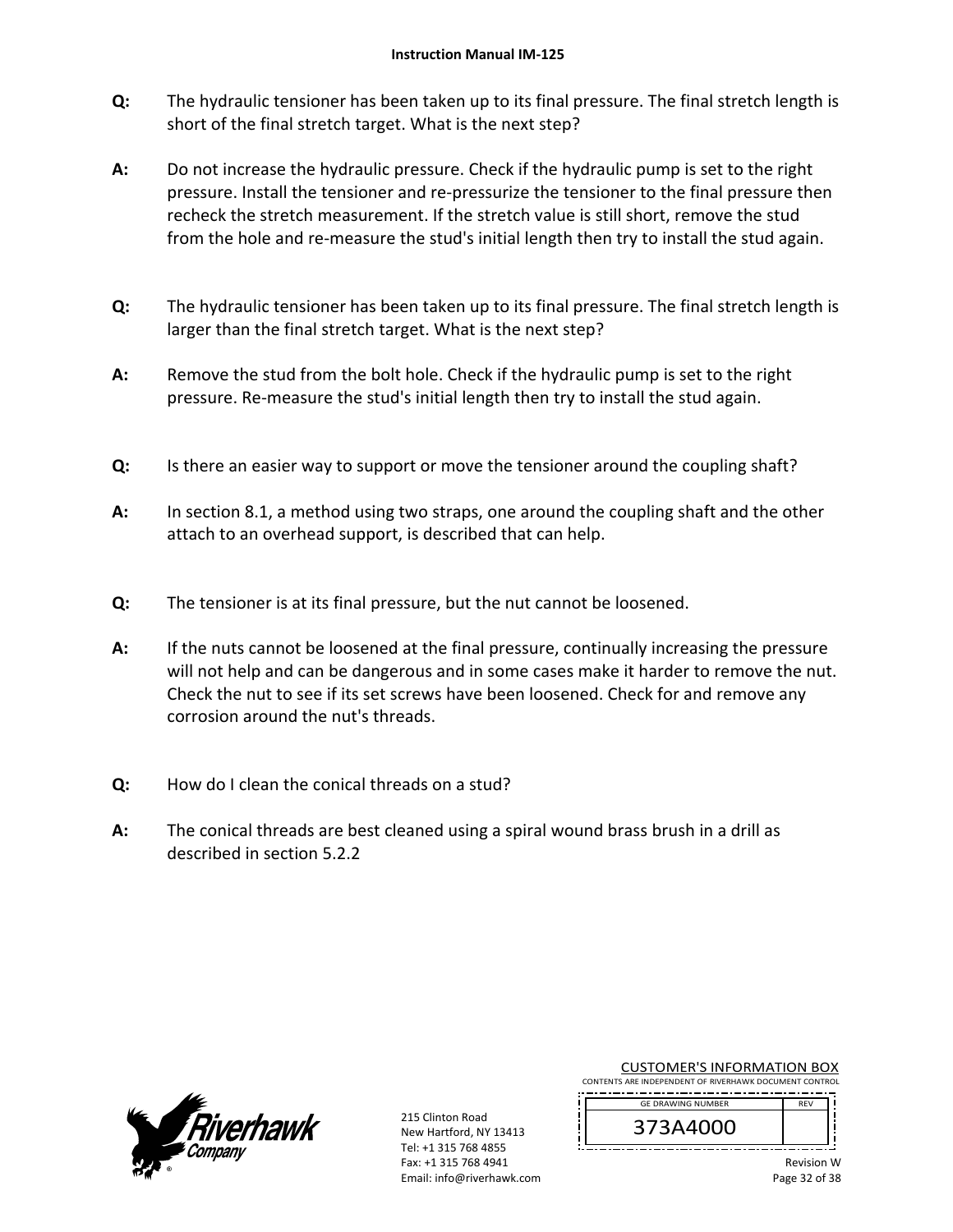- **Q:**  During the initial steps of removing a tensioned stud, the stick‐out length is found to be wrong.
- **A:**  Do not proceed. Contact Riverhawk for assistance. With the wrong stick‐out length, the hydraulic tensioner has a limited stroke and may not work properly and can be damaged.
- **Q:**  The hydraulic pump appears to be leaking.
- **A:**  Check the hose connection to the hydraulic pump. If the 1/4" high pressure fitting is not assembled correctly as shown in section 7.2, it may look like the pump is leaking. If the problem continues, it may be necessary to open the pump kit. Contact Riverhawk for guidance.
- **Q:**  The hydraulic hose has a collar on it that can't be moved by hand
- **A:**  The hydraulic fitting is shown in section 7.2. The collar is sometimes held in place with a thread locking compound. This prevents the collar from moving too easily. It may be necessary to adjust this collar with a set of vise-grip pliers. Be careful to not strip the threads off the tube or hose end.
- **Q:**  The tensioner has two different feet. Which one is used on generator flange and which one is used on the turbine flange?
- **A:**  On tensioners, before serial number 721. Two different feet were used. Each foot is marked either Generator or Turbine. The generator foot is used on the generator side of the coupling and the turbine foot is used on the turbine side of the coupling.

## **14.0 Revision History**

| Revision<br>Letter | <b>Effective Date</b> | Description                                                                          |
|--------------------|-----------------------|--------------------------------------------------------------------------------------|
| W                  | May 18, 2022          | Updated EC Declaration of Conformity; Added UKCA<br><b>Declaration of Conformity</b> |



215 Clinton Road New Hartford, NY 13413 Tel: +1 315 768 4855 Fax: +1 315 768 4941 Email: info@riverhawk.com

CUSTOMER'S INFORMATION BOX CONTENTS ARE INDEPENDENT OF RIVERHAWK DOCUMENT CONTROL

 GE DRAWING NUMBER

373A4000  REV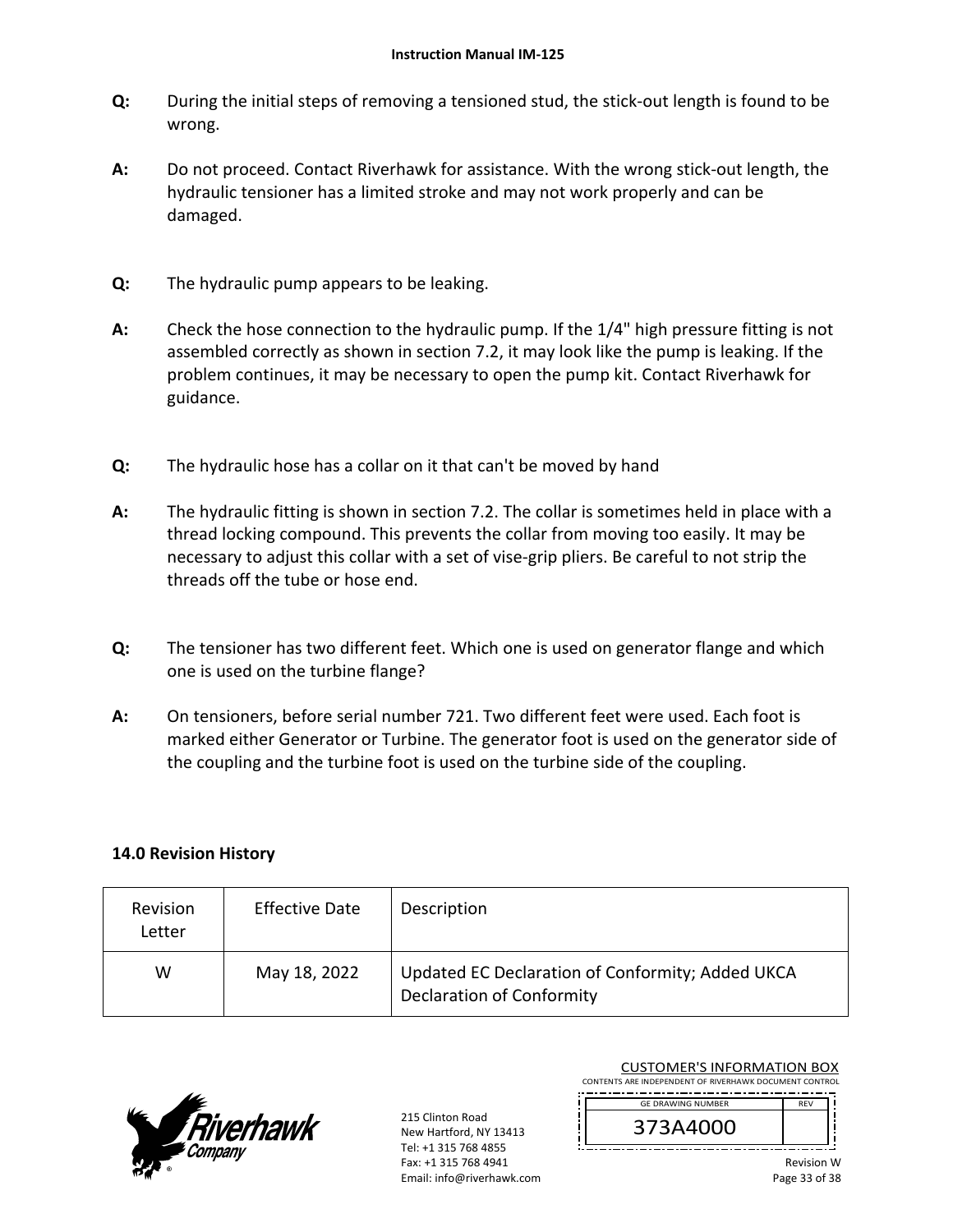| Revision<br>Letter | <b>Effective Date</b> | Description                                                                                                                                                                                                                                                                                                                   |  |
|--------------------|-----------------------|-------------------------------------------------------------------------------------------------------------------------------------------------------------------------------------------------------------------------------------------------------------------------------------------------------------------------------|--|
| V                  | January 15, 2015      | Updated Section 1.0, 4.3, and Appendix A3.                                                                                                                                                                                                                                                                                    |  |
| U                  | June 13, 2014         | Added EC Declaration of Conformity                                                                                                                                                                                                                                                                                            |  |
| T                  | Feb 4, 2013           | Customer requested change to revision level to eliminate<br>confusion between S and 5                                                                                                                                                                                                                                         |  |
| S                  | Oct 23, 2012          | Added IM-293 to sections 7.1.2 and 12.1                                                                                                                                                                                                                                                                                       |  |
| R                  | Oct 5, 2012           | Reformatted, general update to warnings and cautions                                                                                                                                                                                                                                                                          |  |
| Q                  | Jul 14, 2011          | Added 361A5218P001 to section 2.0                                                                                                                                                                                                                                                                                             |  |
| P                  | Jun 9, 2009           | Added turbine oil and removed "Never Seize" from<br>sections 1.0, 3.0, 8.2, and 9.3                                                                                                                                                                                                                                           |  |
| N                  | Oct 27, 2008          | Added table of contents, added metric dimensions,<br>added GE p/n cross-reference to section 2, added<br>checklist and handling sections and renumbered others,<br>moved figures to referenced locations, added storage<br>instructions, expanded 7.2 section, added Appendix A,<br>Added puller screw tightening requirement |  |
| M                  | May 27, 2008          | Changed set screw tightening torque for turbine end                                                                                                                                                                                                                                                                           |  |
| L                  | Not Used              | <b>Not Used</b>                                                                                                                                                                                                                                                                                                               |  |
| K                  | Jan 14, 2008          | Added drawing of new and old foot design for ID                                                                                                                                                                                                                                                                               |  |
| J                  | Jan 09, 2007          | Revised stretch valves                                                                                                                                                                                                                                                                                                        |  |
| н                  | Dec 29, 2004          | Moved caution notes                                                                                                                                                                                                                                                                                                           |  |
| G                  | Feb 10, 2003          | Added reference to 7FB                                                                                                                                                                                                                                                                                                        |  |
| F                  | Nov 20, 2002          | Added reference to Hex and Cylindrical                                                                                                                                                                                                                                                                                        |  |
| E                  | Oct 15, 2002          | Removed reference for two tensioner feet, pg 5 section<br>6.0                                                                                                                                                                                                                                                                 |  |
| D                  | Apr 19, 2002          | Pg 1 revised, pg 4 section 4.0, pg 10 section 11, deleted                                                                                                                                                                                                                                                                     |  |



215 Clinton Road New Hartford, NY 13413 Tel: +1 315 768 4855 Fax: +1 315 768 4941 Email: info@riverhawk.com i

 $\prod_{i=1}^n$ 

CUSTOMER'S INFORMATION BOX

CONTENTS ARE INDEPENDENT OF RIVERHAWK DOCUMENT CONTROL GE DRAWING NUMBER REV

373A4000 

Ť

Ť ļ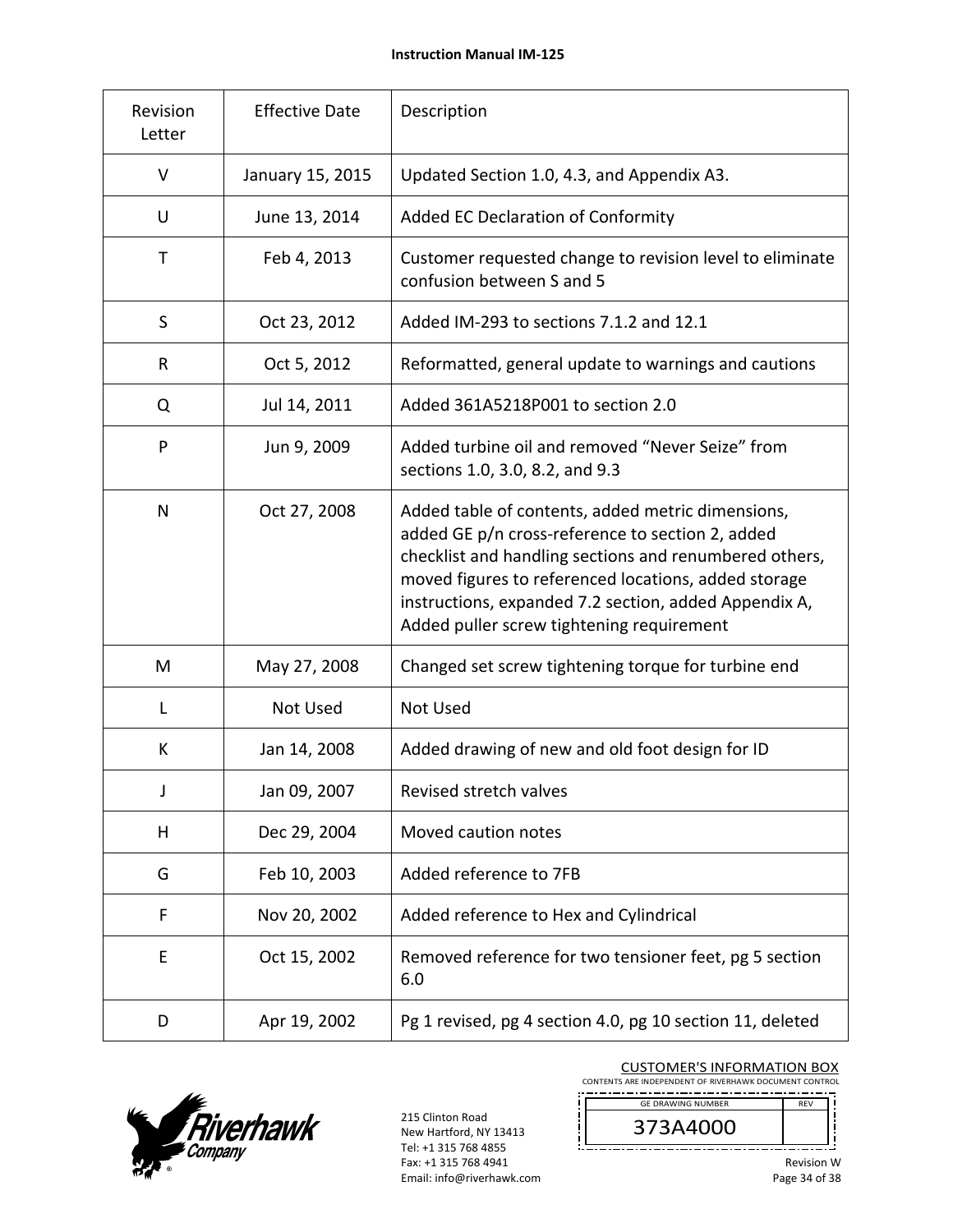| Revision<br>Letter | <b>Effective Date</b> | Description                            |
|--------------------|-----------------------|----------------------------------------|
|                    |                       | pg 11, deleted pg 12, deleted pg 20    |
| C                  | Oct 02, 2001          | Added GE Title Block to all pages      |
| B                  | May 22, 2001          | Pg 4 section 4.0, pg 15 added figure 8 |
| A                  | Oct 16, 2000          | Pg 2 section 1.0, pg 3 section 2.5     |
|                    | Oct 01, 2000          | Released                               |

## **Appendix A1**

## **EC Declaration of Conformity**

| Manufacturer: | Riverhawk Company           |
|---------------|-----------------------------|
| Address:      | 215 Clinton Road            |
|               | New Hartford, NY 13413, USA |

The hydraulic pump and bolt tensioning tool described in this manual are used for installing and applying tension to large bolts that are specifically designed by Riverhawk Company to be tensioned hydraulically.

All applicable sections of European Directive 2006/42/EC for machinery have been applied and fulfilled in the design and manufacture of the hydraulic pump and bolt tensioning tool described in this manual. Reference also ISO 12100:2010, ISO 4413:2010, and ISO 4414:2010.

Furthermore, this equipment has been manufactured under the Riverhawk quality system per EN ISO 9001:2015

Consult the Declaration of Conformance included with the shipment of this equipment that identifies the authorized Riverhawk representative, applicable serial numbers, and appropriate signature.



215 Clinton Road New Hartford, NY 13413 Tel: +1 315 768 4855 Fax: +1 315 768 4941 Email: info@riverhawk.com

| <b>GE DRAWING NUMBER</b> |  |
|--------------------------|--|
| 373A4000                 |  |
|                          |  |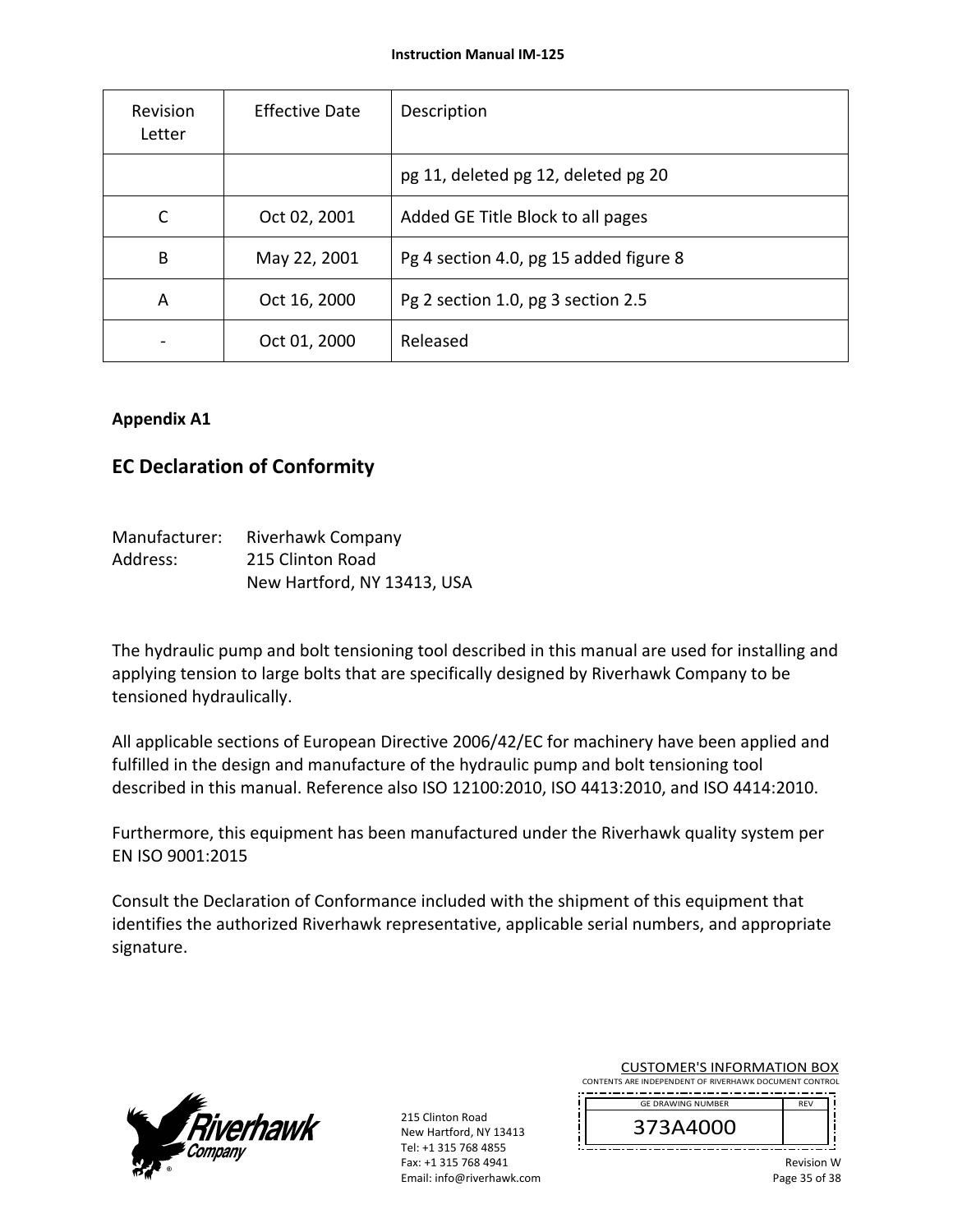## **Appendix A2**

## **UKCA Declaration of Conformity**

| Manufacturer: | Riverhawk Company           |  |
|---------------|-----------------------------|--|
| Address:      | 215 Clinton Road            |  |
|               | New Hartford, NY 13413, USA |  |

The hydraulic pump and bolt tensioning tool described in this manual are used for installing and applying tension to large bolts that are specifically designed by Riverhawk Company to be tensioned hydraulically.

All applicable sections of Supply of Machinery (Safety) 2008 have been applied and fulfilled in the design and manufacture of the hydraulic pump and bolt tensioning tool described in this manual. Reference also ISO 12100:2010, ISO 4413:2010, and ISO 4414:2010.

Furthermore, this equipment has been manufactured under the Riverhawk quality system per EN ISO 9001:2015

Consult the Declaration of Conformance included with the shipment of this equipment that identifies the authorized Riverhawk representative, applicable serial numbers, and appropriate signature.



215 Clinton Road New Hartford, NY 13413 Tel: +1 315 768 4855 Fax: +1 315 768 4941 Email: info@riverhawk.com CUSTOMER'S INFORMATION BOX

| <b>GE DRAWING NUMBER</b> |  |
|--------------------------|--|
| 373A4000                 |  |
|                          |  |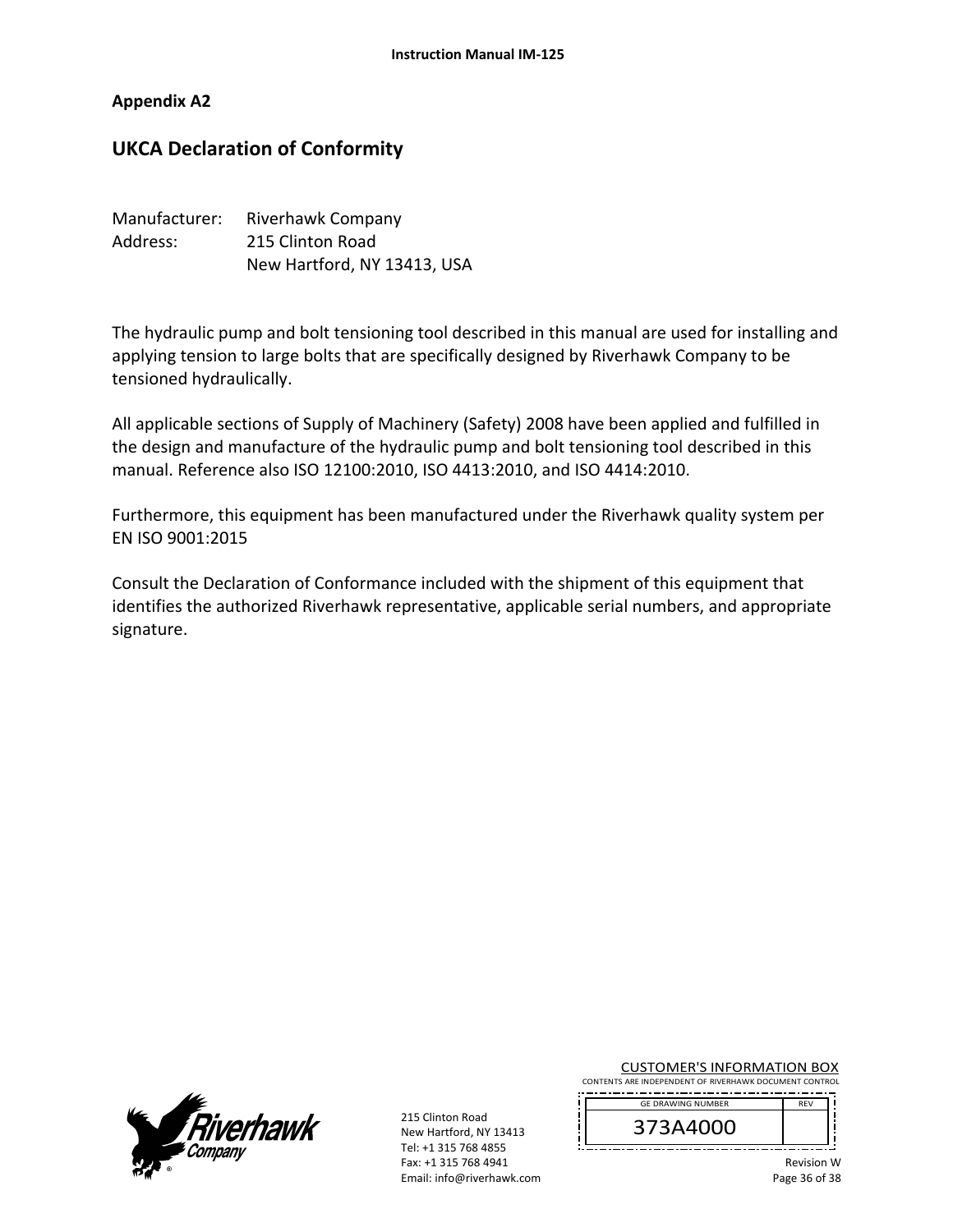#### **Appendix B1**

STRETCH RECORD SHEET FOR THE TURBINE END

TURBINE NUMBER:

DATE:

TECHNICIAN:

### SUPERVISOR:

|   | 18                 |                  |
|---|--------------------|------------------|
| 6 | TOP<br><b>BOLT</b> |                  |
|   | <b>CIRCLE</b>      | g                |
|   | <b>BOTTOM</b><br>O | $\boldsymbol{s}$ |

| HOLE NUMBER      | STARTING LENGTH | <b>FINAL LENGTH</b> | <b>FINAL STRETCH</b> |
|------------------|-----------------|---------------------|----------------------|
| $\mathbf 1$      |                 |                     |                      |
| $10\,$           |                 |                     |                      |
| $\mathbf 2$      |                 |                     |                      |
| $11\,$           |                 |                     |                      |
| $\mathbf{3}$     |                 |                     |                      |
| $12\,$           |                 |                     |                      |
| $\overline{4}$   |                 |                     |                      |
| $13\,$           |                 |                     |                      |
| $\overline{5}$   |                 |                     |                      |
| $14\,$           |                 |                     |                      |
| $\boldsymbol{6}$ |                 |                     |                      |
| $15\,$           |                 |                     |                      |
| $\boldsymbol{7}$ |                 |                     |                      |
| ${\bf 16}$       |                 |                     |                      |
| $\bf 8$          |                 |                     |                      |
| $17\,$           |                 |                     |                      |
| $\mathsf g$      |                 |                     |                      |
| $18\,$           |                 |                     |                      |



215 Clinton Road New Hartford, NY 13413 Tel: +1 315 768 4855 Fax: +1 315 768 4941 Email: info@riverhawk.com

 $\mathbf{r}$ 

CUSTOMER'S INFORMATION BOX

CONTENTS ARE INDEPENDENT OF RIVERHAWK DOCUMENT CONTROL GE DRAWING NUMBER REV

373A4000<br>-----------------------

Ţ